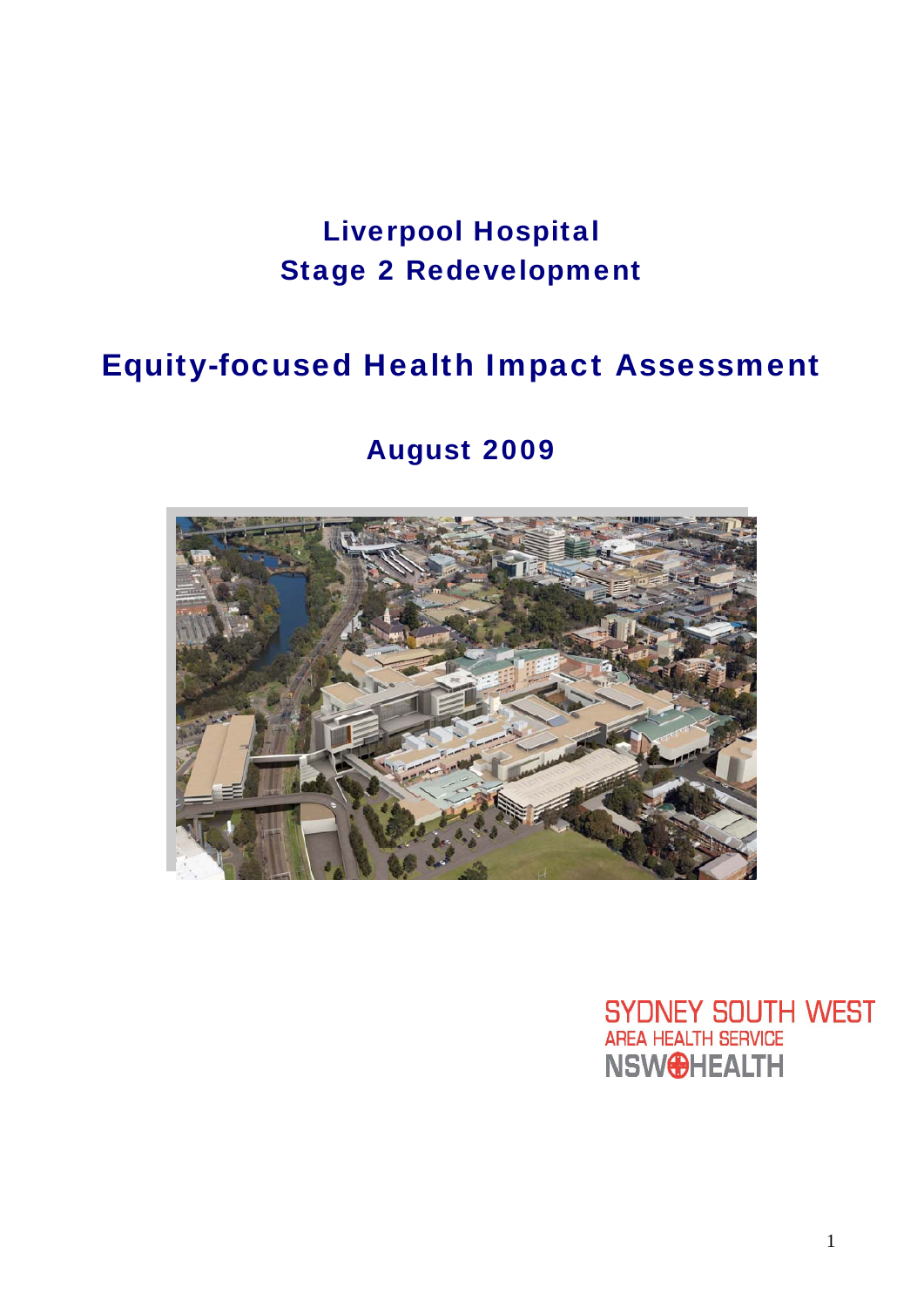# **Table of Contents**

#### **Copyright**

Sydney South West Area Health Service, Population Health 2009

This report was prepared by Michelle Maxwell and Mark Thornell, SSWAHS Population Health.

For further information contact Michelle.Maxwell@sswahs.nsw.gov.au or Mark.Thornell@sswahs.nsw.gov.au

#### **Disclaimer**

This work is copyright. It may be reproduced in whole or part for study or training purposes subject to the inclusion of an acknowledgment of the source and no commercial usage or sale. Reproduction for purposes other than those indicated to above requires the written permission of Population Health SSWAHS, Locked Bag 7008, Liverpool BC 1871.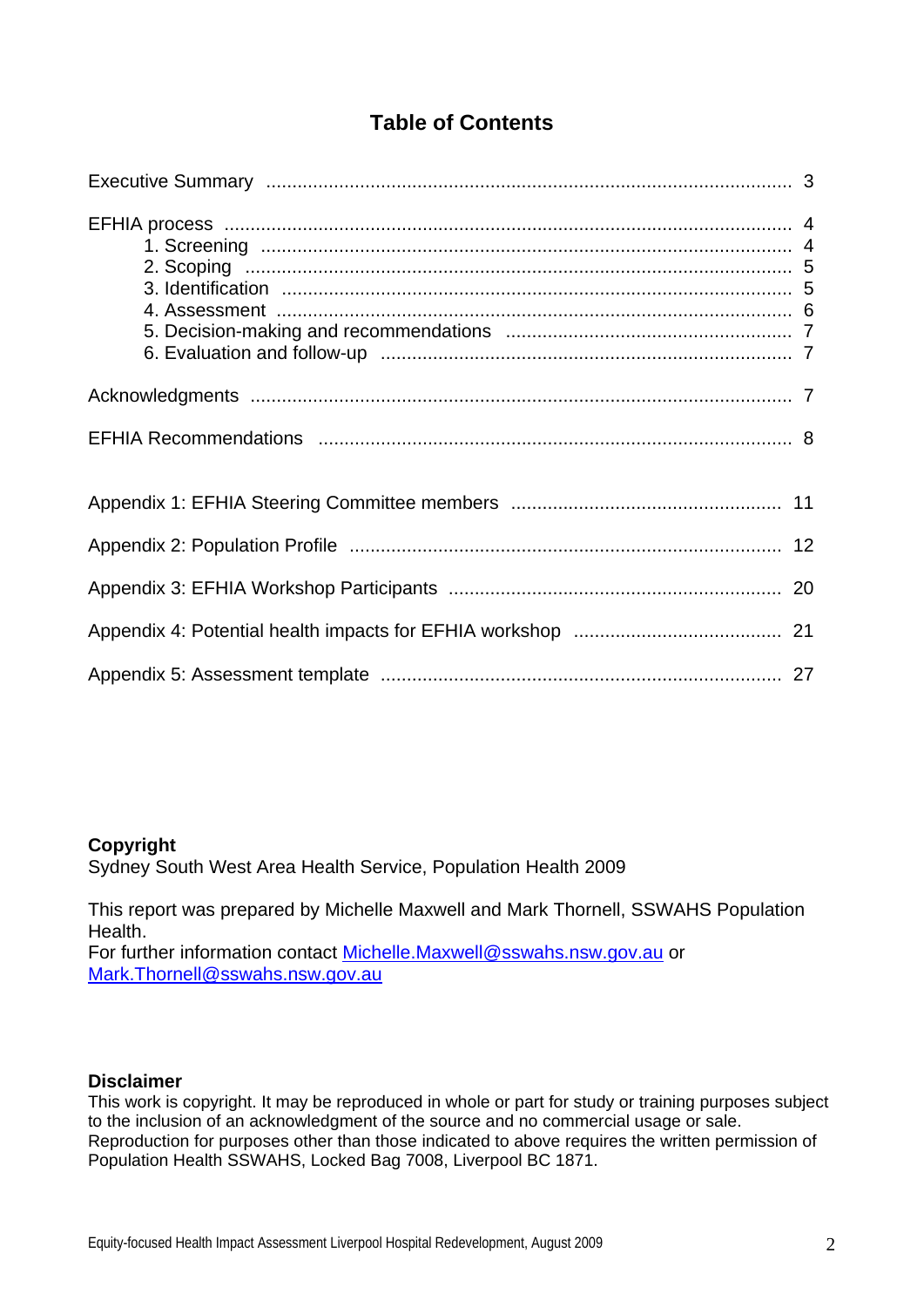### **Executive Summary**

Health Impact Assessment (HIA) is a tool for assessing the potential effects of a program or project on the health of a population. Equity-focused HIA uses HIA methodology as a way of determining the potential differential distributional impacts for specific groups and populations. It enables practical recommendations to be made to improve the equity of proposed strategies and lessens the possibility that strategies will unintentionally widen the equity gap.

A Steering Committee was established in July 2006 to conduct a prospective HIA on the Redevelopment of Liverpool Hospital. The focus of this project was on the construction phase of the redevelopment and the scope covered four issues - reduced parking for staff, patients and visitors; health and wellbeing of staff and the community; community and patient safety (non-traffic related); and increased traffic in the area (general and construction traffic). Recommendations were developed for the Executive User Group (EUG) and these are currently being monitored by the EUG.

In August 2007, the Executive User Group (EUG) for the Liverpool Hospital Redevelopment endorsed the conduct of a second Health Impact Assessment (HIA) for the redevelopment. The scope for the HIA was defined as being environmental effects; health promoting effects and effects on patient recovery and staff wellbeing. A *Checklist of the potential health impacts of building design* was developed at the request of the managing contractors - Bovis Lend Lease (BLL) - to enable early identification of health impacts in the schematic design process of the redevelopment. This was informed by a scan of relevant literature and best practice guidelines. In addition, a more comprehensive literature review on the health impacts of hospital design was commissioned to inform the HIA. Further to this, a community consultation process for the redevelopment was facilitated by the SSWAHS Community Participation Manager and BLL on 29th September 2008 and the feedback from this session provided additional information for the HIA.

The current status of the redevelopment in August 2008 determined that we should focus on developing recommendations for the detailed design and commissioning phases of the project. An EFHIA was chosen for this project because it was thought that the most value that could be added at these stages of the design process would be to focus on a consideration of equity issues related to the redevelopment. This consideration is most relevant to the Liverpool Hospital Redevelopment because of the relative disadvantage of the local population and specific groups accessing the hospital.

On Friday 6<sup>th</sup> February 2009 a workshop was held with members of the Steering Committee as well as invited experts to complete the assessment phase of the EFHIA and to develop recommendations for the EUG, and any other appropriate groups. For the purposes of the assessment the affected groups who were considered included the whole population; Aboriginal people; people of low socioeconomic status; those who may be locationally disadvantaged; those disadvantaged by age, gender, disability or ethnicity; people with a chronic illness or disability; and the workforce. Appendix 1 contains a list of workshop participants.

Generally, workshop participants felt that there was much evidence that differential impacts have been well considered in the planning to date. Recommendations were developed at the workshop and they have been grouped according to the relevant design phase for the redevelopment (See Appendix 6).

At their meeting in March 2009 the EUG accepted the recommendations in general. They also agreed to incorporate the detailed design and commissioning recommendations into the *Checklist of the potential health impacts of building design* in order to assist the Managing Contractor and the Hospital's Commissioning team to advance the project design. It is proposed that the *Checklist* will be reviewed at the completion of each planning phase and the results reported to the EUG.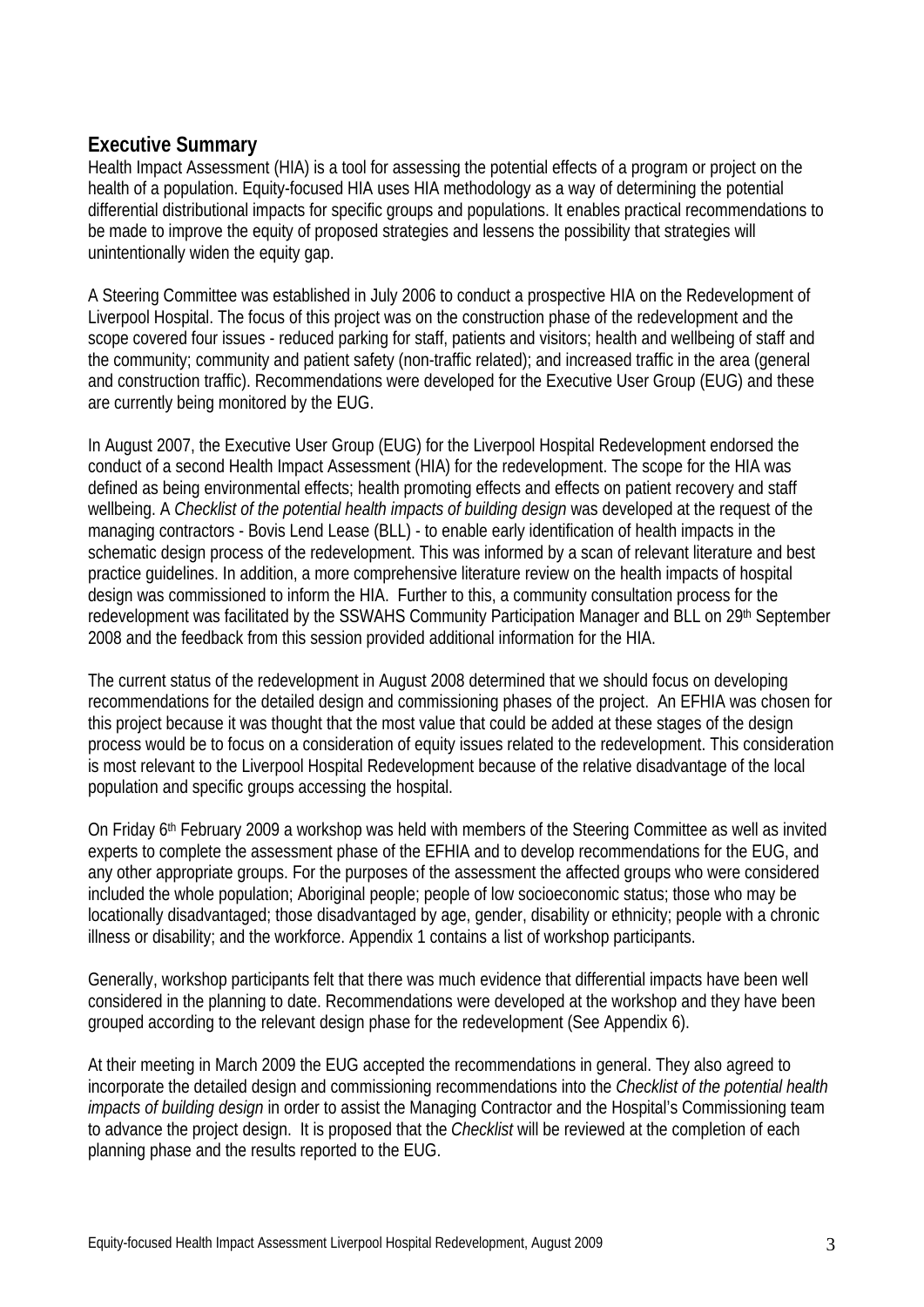# **EFHIA Process**

*"Equity-focused health impact assessment (EFHIA) uses health impact assessment methodology to produce a complementary and structured way of determining the potential differential and distributional impacts of a policy or practice on the health of the population as well as on specific groups within that population and it assesses whether the differential impacts are inequitable"1.* 

The status of planning for the redevelopment at the time of the HIA (August 2008) determined that we should focus on developing recommendations for the detailed design and commissioning phases of the project. An equity focus was chosen for the Health Impact Assessment of Liverpool Hospital Redevelopment because it was thought that the **most value that could be added to the current stages of the design process would be to focus on a consideration of equity issues related to relevant population groups**. This consideration is most relevant to the Liverpool Hospital redevelopment because of the relative disadvantage of the local population and specific groups accessing the hospital.

The following section will describe the processes and outcomes of each of the six steps of HIA2 in relation to the EFHIA for the Liverpool Hospital Redevelopment.

### **1. Screening**

The first HIA on the Redevelopment of Liverpool Hospital in 2006 focused on the construction phase of the redevelopment and covered four issues - reduced parking for staff, patients and visitors; health and wellbeing of staff and the community; community and patient safety (non-traffic related); and increased traffic in the area (general and construction traffic). Recommendations were developed for the Executive User Group (EUG) and these are currently being monitored by the EUG.

The importance of assessing the potential health impacts that may result from the completed redevelopment project was thought to be essential as a follow-up to this earlier work. It was agreed that the opportunity to develop a new facility that is healthy, safe and environmentally friendly could be enhanced through the HIA process. A HIA would also add value to the current planning process and potentially strengthen future planning processes, establishing SSWAHS as a leader in this area. Further, SSWAHS now had the capacity and commitment to conduct a HIA on the completed redevelopment of Liverpool Hospital based on the previous work. Consequently, the EUG agreed that a second HIA should proceed.

A scan of the relevant grey and published literature showed the potential health impacts that may result from various aspects of a new healthcare facility including:

- o promotion of physical activity such as walkability and access to public transport
- o access to healthy foods and breastfeeding facilities
- o access to health services for vulnerable groups such as the disabled
- o active and passive measures to conserve energy
- o active and passive measures to encourage recycling and effective waste management

### **2. Scoping**

The plan for the HIA was defined in the scoping step. Those members of the first HIA Steering Committee who were still available were approached and agreed to participate in the second HIA. Replacements for other representatives were sought and secured. A list of the Steering Committee members can be found in Appendix 1. The project team for the EFHIA consisted of the Service Development Officer and Assistant

 $\overline{a}$ 1 Mahoney M., Simpson S., Harris E., Aldrich R., Stewart Williams J. (2004) *Equity Focused Health Impact Assessment Framework*, the Australian Collaboration for Health Equity Impact Assessment (ACHEIA)

<sup>&</sup>lt;sup>2</sup> Harris P., Harris-Roxas B., Harris E. & Kemp L. Health Impact Assessment: A Practical Guide, Sydney: Centre for Health Equity Training, Research and Evaluation (CHETRE).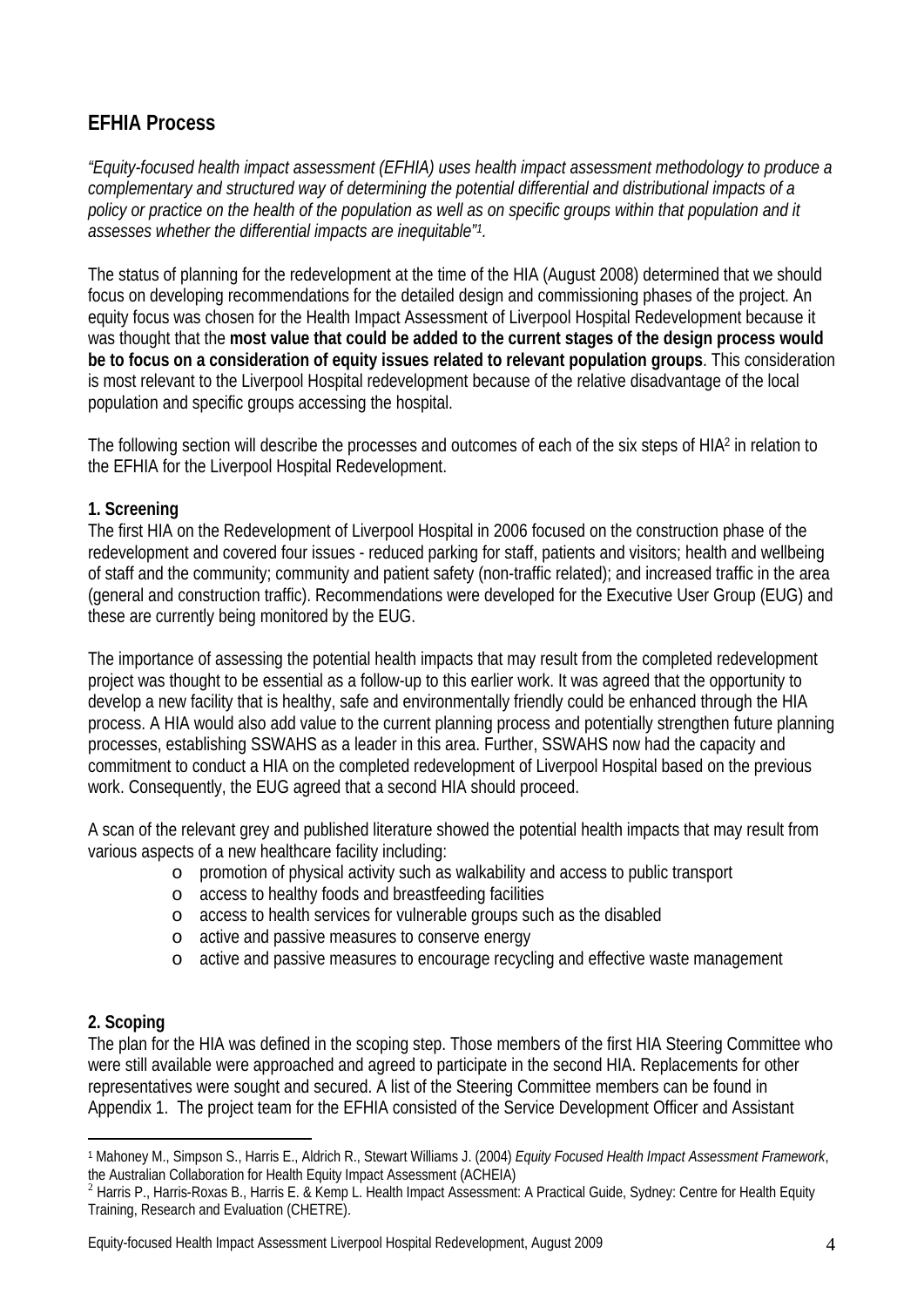Director for SSWAHS Population Health, and the Research Officer from CHETRE. This team were responsible for undertaking many of the planning activities and developing key documents and strategies for the approval of the Steering Committee and the EUG.

A scoping process which included a scan of relevant literature and consultation with the HIA Steering Committee determined **three areas of focus for the HIA – environmental effects; health promoting effects; and effects on patient recovery and staff wellbeing**. A more detailed description of the issues covered by the focus areas including potential health impacts was also developed for the Steering Committee. The HIA Steering Committee also proposed that an intermediate HIA be conducted to incorporate a more rigorous review of current evidence and best practice as well as consultations with stakeholders in relation to the three focus areas.

Following further discussions with the EUG regarding the timing of the HIA and based on advice from members who were involved in the redevelopment planning process, the Steering Committee also suggested that the HIA be conducted when the schematic design was finalised. This allowed the recommendations to be incorporated into the detailed design and commissioning phases of the redevelopment.

Additional consideration of how to add the most value to the next stages of the redevelopment led the Steering Committee to decide to undertake an equity-focused HIA. This consideration was most relevant to the Liverpool Hospital redevelopment because of the relative disadvantage of the population and specific groups accessing the hospital. **The EUG agreed with the proposal for an EFHIA in order to incorporate practical recommendations to improve the equity of proposed strategies and ensure that strategies did not unintentionally widen the equity gap.** 

Population Health commissioned a temporary Senior Project Officer for a period of 12 weeks to undertake the literature review. This person was based at the Centre for Health Equity Training, Research and Evaluation (CHETRE) and received ongoing support from two members of the Steering Committee.

### **3. Identification**

Four methods were used to gather information to identify the potential health impacts of the redevelopment, and to identify the populations likely to be affected - the development of a checklist of potential health impacts, a comprehensive literature review, updating of the population profile used in the first HIA and utilisation of the feedback from a community consultation planned for the redevelopment.

3.1 **A** *Checklist of the potential health impacts of building design* **was developed at the request of the managing contractors - Bovis Lend Lease (BLL)** - in May 2008 to enable early identification of health impacts in the schematic design process of the redevelopment. The checklist was informed by a scan of relevant literature and best practice guidelines, and was based on the three identified focus areas for the HIA.

The Development Manager, who was also a member of the Steering Committee, then organised the checklist according to the stage of the redevelopment that each item was relevant for. The stages of planning and development included Project Definition Planning phase; Concept Design phase; Schematic Design Phase; Design Development/Implementation phase and Commissioning phase. A copy of the checklist was provided to the managing contractors and their input was received regarding the feasibility of each recommendation. This checklist is available from the authors on request.

3.2 Population Health commissioned a senior project officer to complete a more **comprehensive literature review on the health impacts of hospital design** to inform the HIA. Following consideration of the available published literature, it was decided to confine the review to the impacts of hospital design that **affect patient recovery and wellbeing, and staff wellbeing**. The review reported potential health outcomes for patients and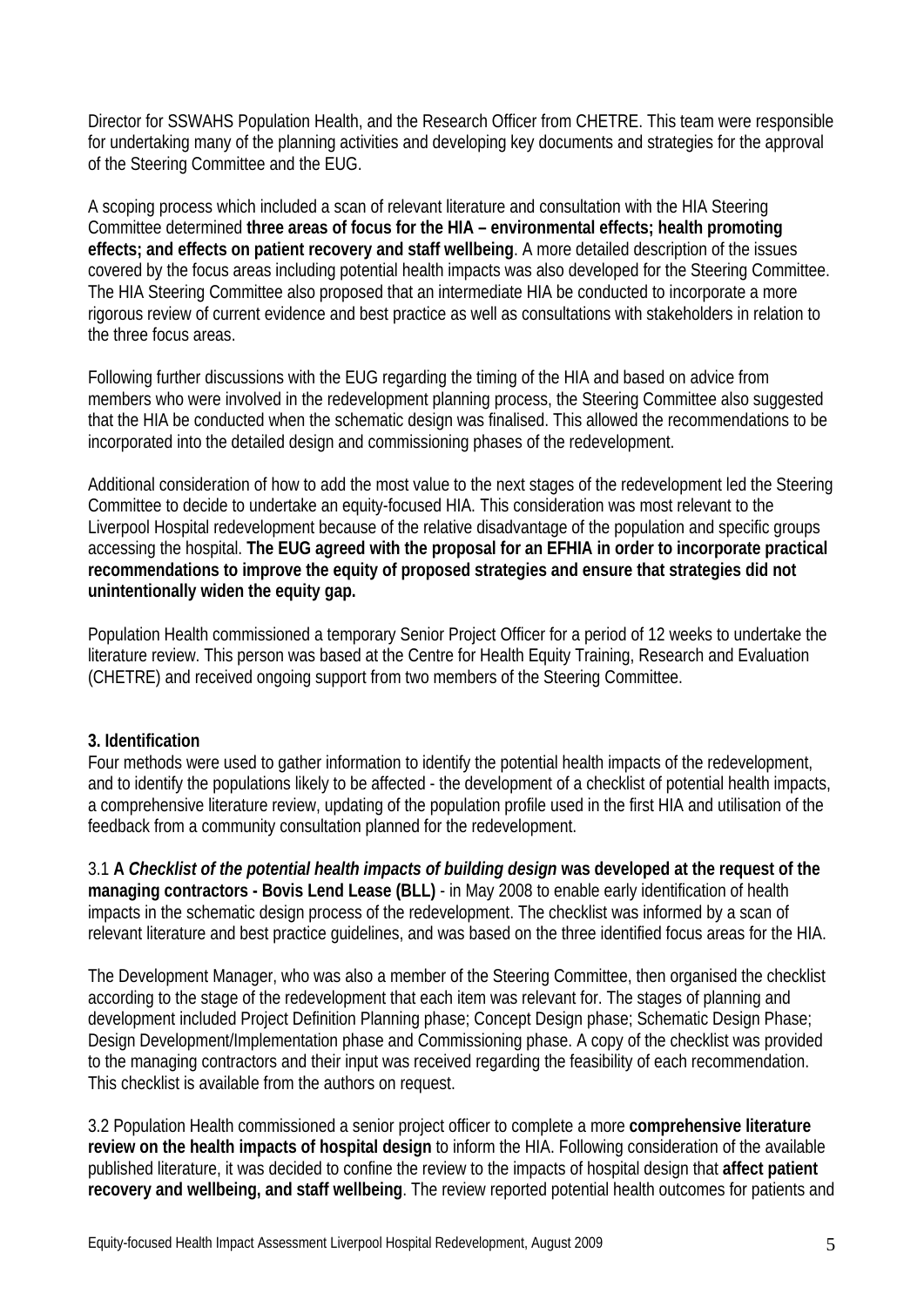staff associated with hospital design features, as well as associated design recommendations. Findings showed **an association between health outcomes and natural light, noise, contact with nature, design that promoted family involvement and patient control, safety and accessibility**3.

3.3 A population profile had been developed for the first HIA. This profile was updated by the Senior Planner on the Steering Committee. The Population Profile is attached to this report as Appendix 2.

3.4 **A community consultation** process for the redevelopment was planned and facilitated by the SSWAHS Community Participation Manager, SSWAHS Health Services Planning and Bovis Lend Lease on 29th September 2008. This meeting was held with **people with disabilities, carers and local service providers**. The purpose of the meeting was to ensure that the planning process for the redevelopment was informed by the needs of people with disabilities and carers. Issues to be incorporated into the design and ongoing operational policy of the hospital were discussed during the consultation. Participants identified the following areas of concern at the meeting:

- Signage
- Transport and Car Parking including public transport, the hospital car park and drop off facilities
- Accessible toilets and bathrooms
- Equipment
- Furniture
- General hospital design issues
- Facilities and services

The feedback from the forum was used to provide additional information for the EFHIA.

### **4. Assessment**

A workshop was held on 6th February 2009 to facilitate the assessment stage of the EFHIA. The purpose of the workshop was to examine and assess the information collected during the identification phase and then to prioritise health impacts and develop recommendations. The workshop utilised the work undertaken for the EFHIA including the literature review, the checklist of health impacts, the population profile and the feedback from the consultation session.

The Steering Committee members participated in the workshop. Other relevant experts from Health Promotion, Aged Care, Aboriginal Health, Multicultural Health Services and Paediatrics were also invited to attend the workshop, along with representatives from Liverpool Hospital (staff and management) and representatives from disability and carers groups. A list of those who attended the workshop is included in Appendix 3.

For the purposes of the assessment the affected groups who were considered included the following:

- the whole population
- Aboriginal people
- people of low socioeconomic status
- those who may be locationally disadvantaged
- those disadvantaged by age, gender, disability or ethnicity
- people with a chronic illness or disability, and
- the workforce.

 $\overline{a}$ 

The assessment process involved a consideration of the potential health impacts for each area of focus for the HIA and what was proposed in the current plans, for both the detailed design and commissioning phases (see

<sup>3</sup> Ampt A, Harris P and Maxwell M (2008). *The Health Impacts of the Design of Hospital Facilities on Patient Recovery and Wellbeing, and Staff Wellbeing. A Review of the Literature.* Centre for Primary Health Care and Equity, University of New South Wales, Sydney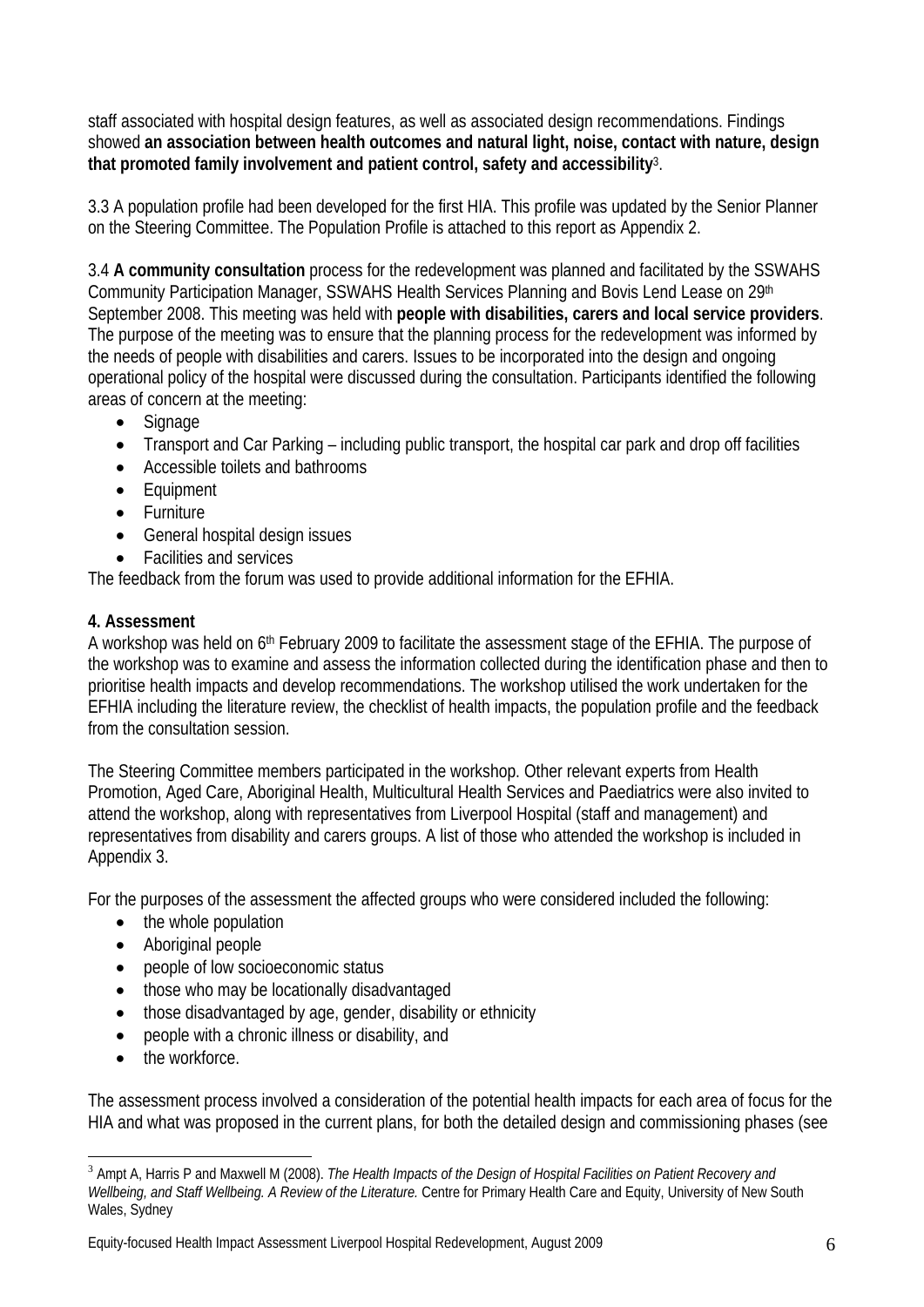Appendix 4). An assessment template was developed to facilitate prioritisation of health impacts and recommendations (see Appendix 5). The assessment template included equity considerations such as who may be disadvantaged by the initiative or proposal; what is the evidence of inequality, what are the unanticipated impacts and what are the ways to reduce the negative impacts and improve the positive aspects of the initiative or proposal (recommendations).

The recommendations were developed by the Project Team following the workshop and sent to the workshop participants for feedback and support. They were grouped according to the relevant design phase for the redevelopment. The recommendations were finalised after incorporating this feedback. The workshop recommendations are listed at the end of this section.

#### **5. Decision-making and recommendations**

At their meeting in March 2009 the **EUG accepted the recommendations in general**. They also agreed to **incorporate the detailed design and commissioning recommendations into the** *Checklist of the potential health impacts of building design* in order to assist the Managing Contractor and the Hospital's Commissioning team to advance the project design.

#### **6. Evaluation and follow-up**

As the *Checklist of potential health impacts for building design* now includes the EFHIA recommendations, it will be used as a monitoring tool. The EUG has agreed that the **checklist be reviewed and reported on at the end of each planning phase.** 

#### **Acknowledgments**

The authors wish to acknowledge the contribution, commitment and support of the members of the Liverpool Hospital Redevelopment Health Impact Assessment Steering Committee in this project and report. In particular we would like to acknowledge Patrick Harris from CHETRE for guidance and Frank Tong from Capital Insight for his valuable input.

We also wish to acknowledge the contribution and insights of those who attended the EFHIA workshop and the EUG for their ongoing support for Health Impact Assessment throughout the Liverpool Hospital Redevelopment.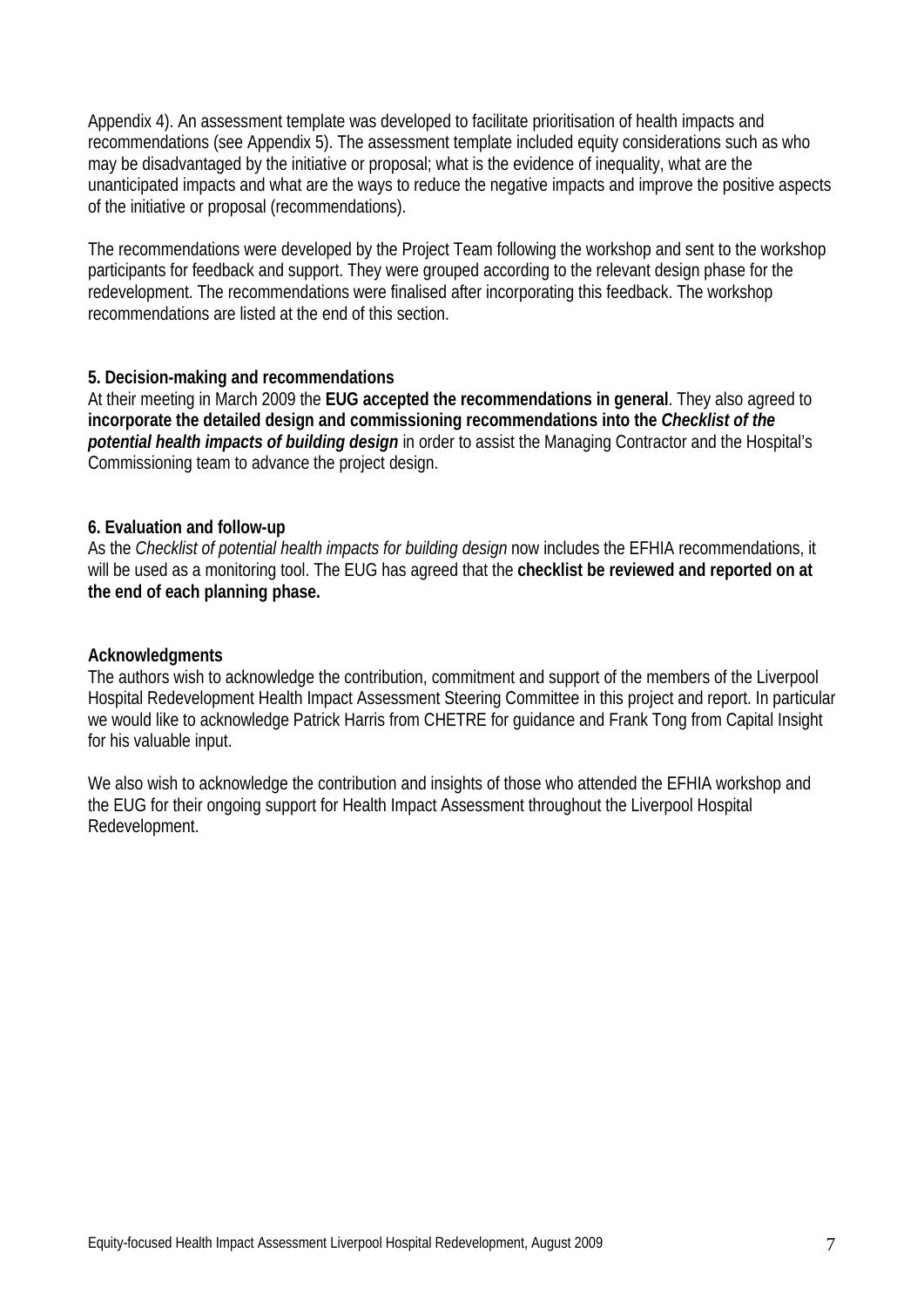# **EFHIA Recommendations**

Generally, workshop participants felt that there was much evidence that differential impacts have been well considered in the planning to date. Recommendations were developed at the workshop and they have been grouped below according to the relevant design phase for the redevelopment. There were also some other issues raised that fell outside of the detailed design and commissioning phases or were outside of this project's scope, but may require additional advocacy or negotiation by the management of Liverpool Hospital or SSWAHS.

# **1. Detailed design phase**

### **1.1 Environmental effects of the redevelopment**

- 1.1.1 Consider the installation of sensor lighting in corridors and zoning of artificially lit areas to reduce energy costs and ensure staff safety
- 1.1.2 Direct consultation should occur with residents and schools in the streets surrounding the redevelopment to improve communication and minimise negative environmental impacts, particularly related to the planned new access road to the hospital – the hospital should aim to be a good neighbour.
- 1.1.3 The design of air handling systems, water cooling systems (cooling towers, associated equipment and pipework), warm water systems and hot water systems must comply with NSW public health legislation and NSW Health policy directives to prevent microbial contamination of these systems and Legionnaire's Disease in immunocompromised patients and visitors.
- 1.1.4 Recycled water systems (including systems incorporating rainwater harvesting) shall be designed in accordance with risk assessment and risk management principles and shall comply with all NSW Health guidelines and NSW Government guidelines/codes of practice to prevent illness in immunocompromised patients and visitors.

### **1.2 Health promoting effects of the redevelopment**

- 1.2.1 A 3 metre wide shared path should be provided for all walking routes (including access to Liverpool and Warwick Farm stations) to promote walking and cycling
- 1.2.2 Provide appropriate facilities and equipment for breastfeeding eg space for other siblings to play, privacy screens, for parents of young children.

### **1.3 Effects on patient recovery and staff wellbeing**

- 1.3.1 Main entrances should be numbered (similar to the proposed numbering system for the clinics) and clearly signed from all approaches to the hospital
- 1.3.2 Ensure that internal offices have windows or glass panels that face open spaces to maximise light and sense of space
- 1.3.3 Ensure that design avoids culturally inappropriate décor, colour and features
- 1.3.4 Consider the placement of visual cues on glass doors and panels
- 1.3.5 Consider the use of contrasting colours where relevant eg to highlight doorways
- 1.3.6 Ensure that consultations regarding needs for quiet and spiritual areas are conducted with all appropriate groups, including special populations and staff
- 1.3.7 Ensure that measures are in place to reduce risks (especially to children) associated with power and data connections. Consider placement of connections at an appropriate height on walls or connection point guards
- 1.3.8 Ensure that all rooms/wards are able to accommodate folding beds or reclining chairs for carers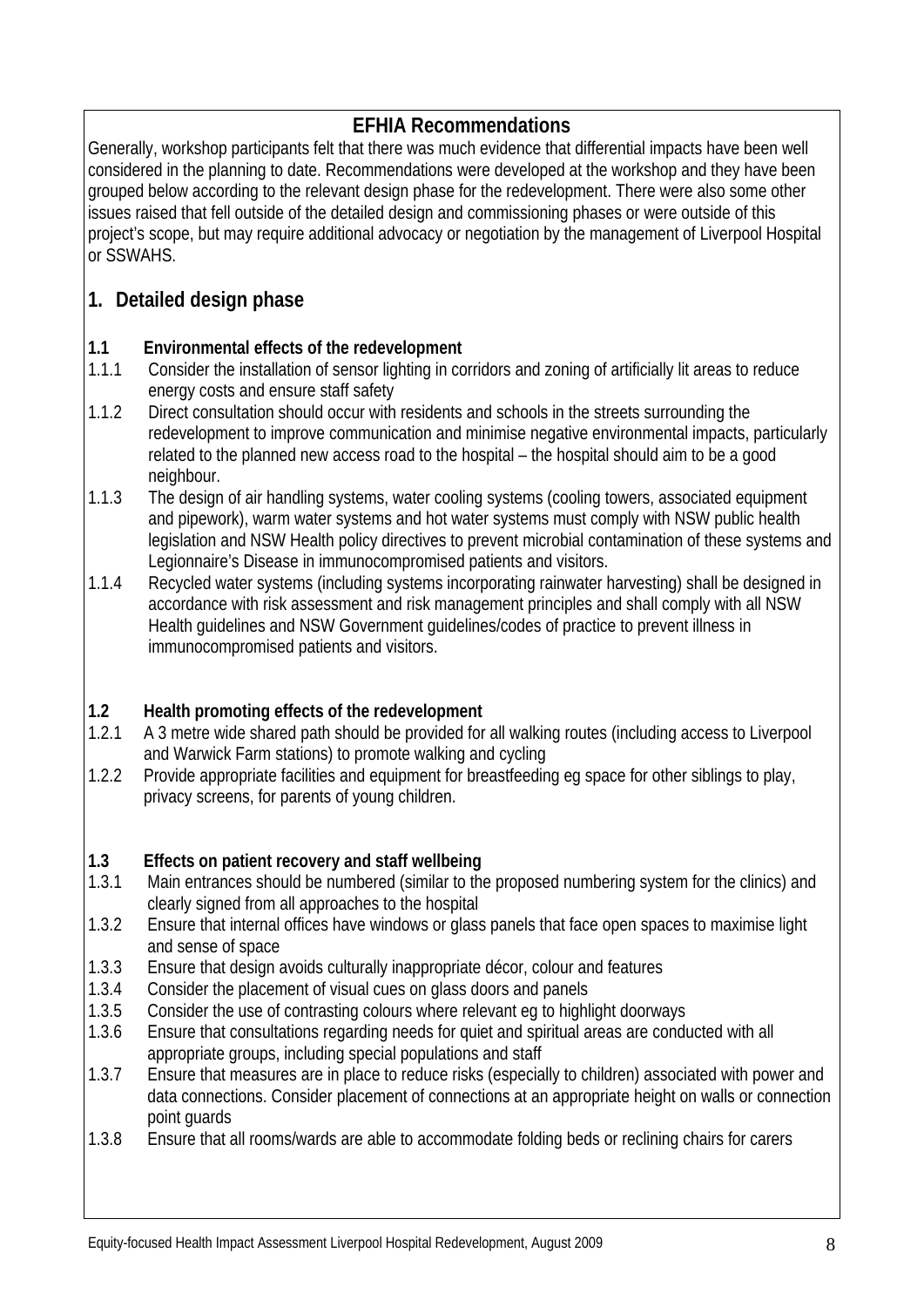# **2. Commissioning phase**

### **2.1 Environmental effects of the redevelopment**

- 2.1.1 That cooling tower and hot water system guidelines for monitoring and maintenance are followed, to prevent legionella, particularly in immunocompromised patients
- 2.1.2 The commissioning, operation, maintenance and monitoring of air handling systems, water cooling systems, warm water systems and hot water systems must comply with NSW public health legislation and NSW Health policy directives to prevent microbial contamination of these systems and Legionnaire's Disease in immunocompromised patients and visitors.
- 2.1.3 Recycled water systems shall be commissioned, operated, maintained and monitored in accordance with risk assessment and risk management principles and shall comply with NSW Health guidelines and NSW Government guidelines/codes of practice to prevent illness in immunocompromised patients and visitors.

## **2.2 Health promoting effects of the redevelopment**

- 2.2.1 The committee responsible for the Commissioning phase should include a representative from the SSWAHS Health Promotion Service to provide advice on health promotion strategies to be incorporated into the redevelopment.
- 2.2.2 Directional and informative signage should be provided from Liverpool and Warwick Farm stations, including distances and approximate walking times. Adequate lighting, seating and shade along these routes would also support the use of these routes, as well as level and well-maintained footpaths.
- 2.2.3 Information kiosks need to have personnel allocated for regular updating of information and maintenance.
- 2.2.4 Data should be collected on the utilisation of the information kiosks in different areas of the hospital
- 2.2.5 Transport Access Guides (TAGs) should be updated when new information becomes available or changes are made eg pedestrian crossings, access from railways stations
- 2.2.6 TAGs should be distributed with all planned admissions, at staff orientation and/or with offers of employment
- 2.2.7 Information about bus services should be located inside the Main Entrance where people can wait with protection from the outdoor environment.
- 2.2.8 Provide clear signage for designated rooms for breastfeeding and signage supporting breastfeeding at all main entrances. Ensure that breastfeeding facilities are clear on maps and at the information kiosks
- 2.2.9 Ensure that staff and patients have access to free Nicotine Replacement Therapy (NRT) to encourage smoking cessation

## **2.3 Effects on patient recovery and staff wellbeing**

- 2.3.1 Ensure that reception staff have access to current information regarding location of services, including accessible facilities.
- 2.3.2 Ensure the provision of public telephones (using coins and cards) at main entrances
- 2.3.3 Promote the access, availability and role of the Aboriginal Liaison Officer for Aboriginal people
- 2.3.4 Ensure there are regular checks of the adequacy of lighting for safe task operation and that a preventative maintenance program is in place
- 2.3.5 Ensure staff receive adequate orientation regarding lighting systems, economical use of lighting and patient needs including any relevant cultural issues
- 2.3.6 Establish a standard opening position for venetian blinds to maximise comfort for all
- 2.3.7 Ensure that strategies are in place to increase patient awareness of their surroundings and the need for appropriate lighting for various tasks, particularly for the elderly and disabled
- 2.3.8 Develop a procedure for distribution of earplugs to patients and/or carers as required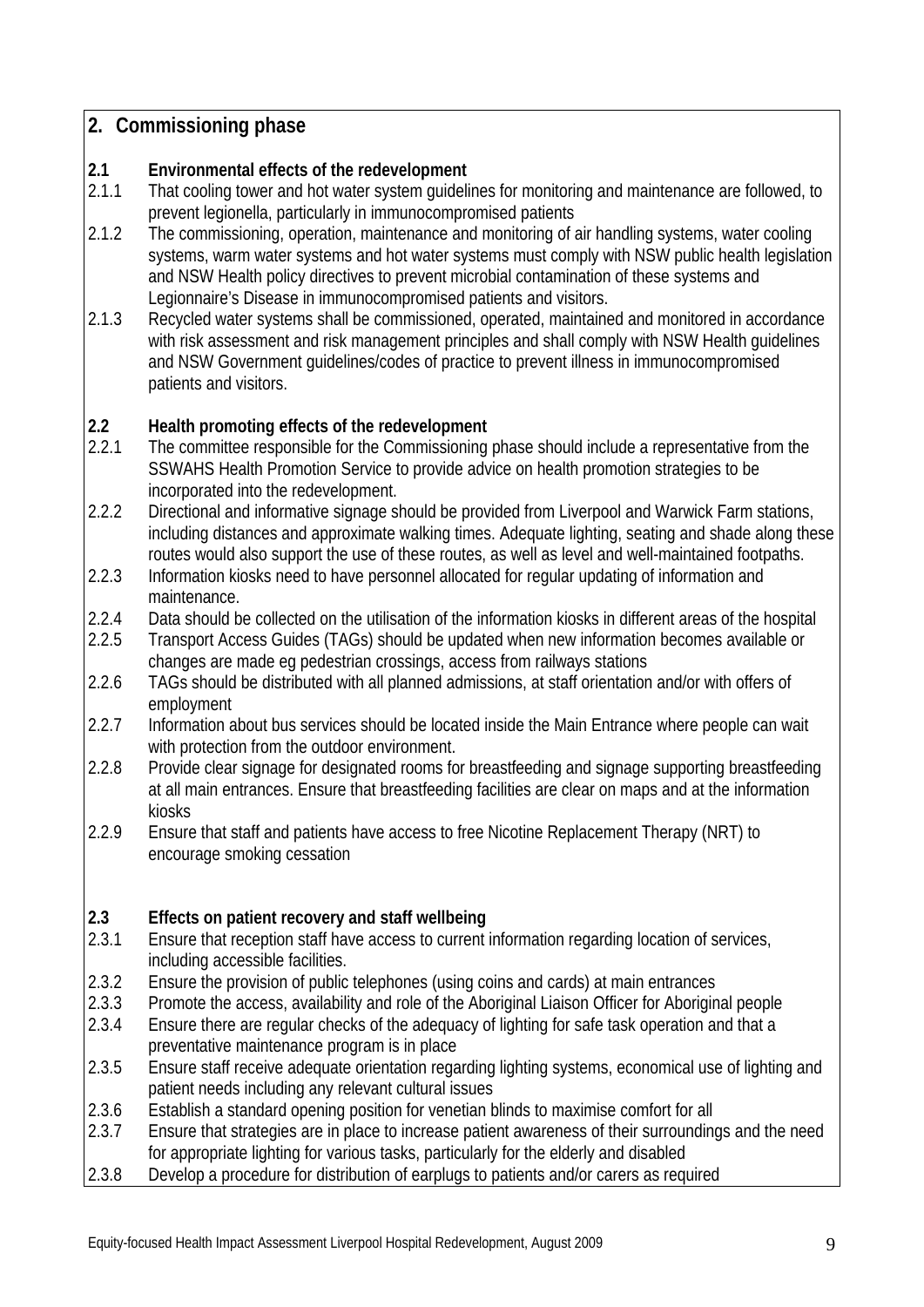- 2.3.9 Ensure there is appropriate access to facilities such as washing machines that may be required by carers and long stay patients
- 2.3.10 Ensure there is after-hours access to healthy food for carers
- 2.3.11 Consider the development and implementation of a policy which allows for the use of patients' personal equipment whilst in hospital eg walking frames

# **3. Other issues**

The following recommendations are either outside of the scope of the current Liverpool Stage 2 Phase 1 project or fall into earlier phases of the design process. They are included here for the purpose of consideration in future stages of Liverpool Hospital's development:

- 3.1 To consider incorporating shower and adult change facilities for visitors to encourage visitors to cycle to the hospital. These facilities could also be utilised by carers who may need to spend extended periods of time on wards.
- 3.2 Review current and projected staff and visitor needs regarding disabled parking and allow for this in the redevelopment
- 3.3 Secure bike parking should be provided for staff in the new car park on Eastern Campus, with a designated bike lane on the overpass into the staff car park.
- 3.4 Examine the feasibility of providing a walking trail around the hospital as a no-cost option to supplement physical activity opportunities such as the staff gym
- 3.5 Consider the allocation of additional resources to facilitate improved connection, protection and access between the Emergency Department and the Main Entrance
- 3.6 Provide appropriate breastfeeding facilities in the Emergency Department, for parents of young children.
- 3.7 To consider developing an education area next to the antenatal clinic (applicable to Stage 2 Phase 2 of the redevelopment)
- 3.8 Monitor the frequency of bus services to the hospital, including the number of modified buses suitable for people with physical disabilities
- 3.9 Liverpool Hospital should discuss the feasibility of a regular shuttle bus between key transport connections (Liverpool Station, Main Entrance, Ambulatory Care Entrance, Warwick Farm Station) with potential sponsors – similar to the Parramatta shuttle bus.
- 3.10 Conduct a rapid EFHIA on the proposal to develop medi-hotel facilities
- 3.11 An ongoing process that includes discussion and consultation will be required to identify specific future community needs for the hospital.
- 3.12 To consider the use of guides and/or support people to assist those with vision problems or intellectual disabilities to navigate through the hospital
- 3.13 To investigate the need and feasibility of providing free parking for carers of patients who very frequently need to attend the hospital – the "frequent flyers".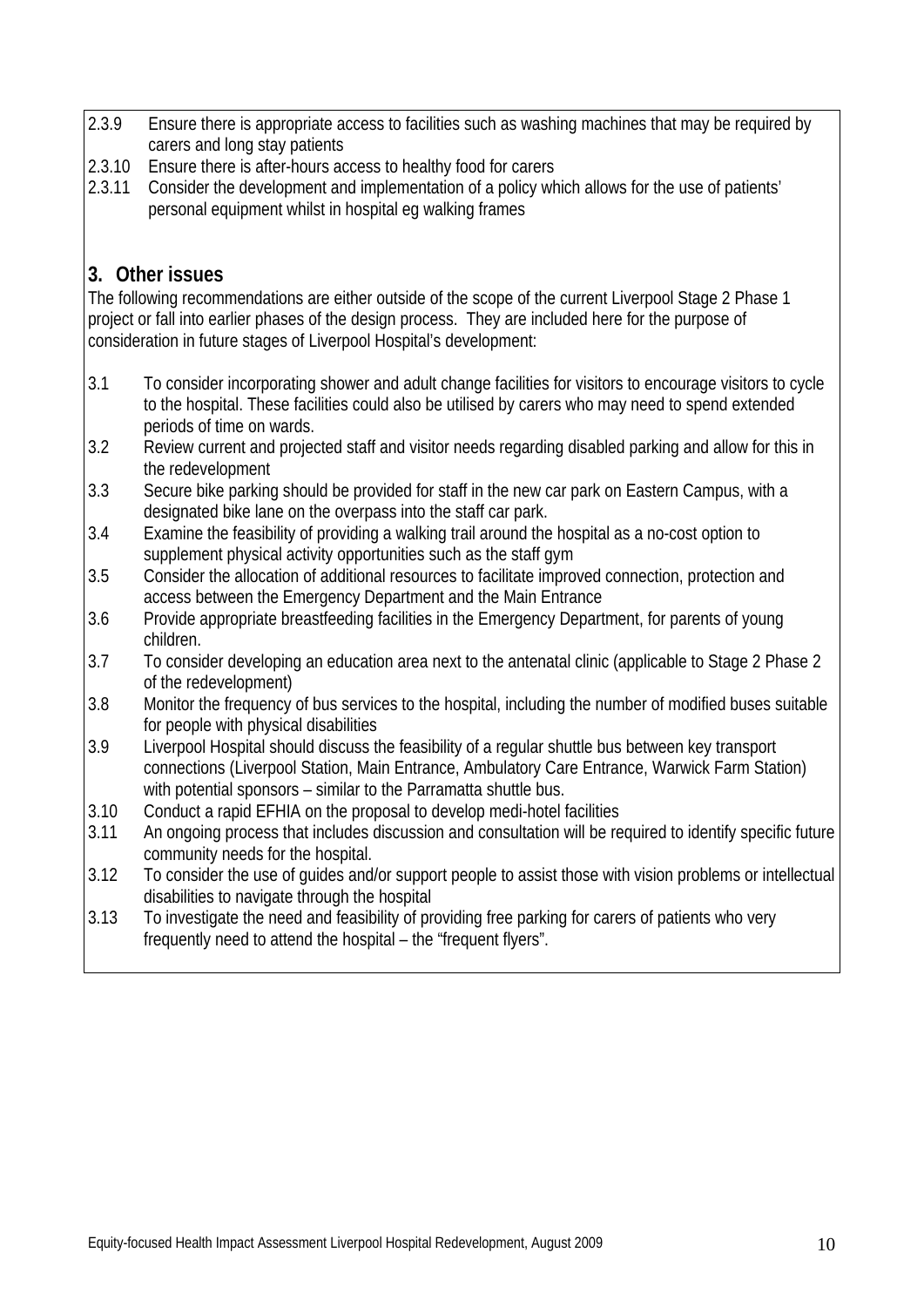### APPENDIX 1

# **EFHIA Steering Committee Members**

| Michelle Maxwell  | Service Development Officer, Population Health (Chair) |             |
|-------------------|--------------------------------------------------------|-------------|
| Mark Thornell     | Assistant Director, Population Health                  | (Secretary) |
| Patrick Harris    | <b>CHETRE</b>                                          |             |
| Gay Horsburgh     | Senior Planner, Health Services Planning               |             |
| Frank Tong        | Development Manager, Capital Insight                   |             |
| Matt Sydenham     | Redevelopment Coordinator, Liverpool Hospital          |             |
| Peter Cavagnino   | <b>Public Health Unit</b>                              |             |
| Graeme Loy        | Director, Corporate Services Liverpool Hospital        |             |
| <b>Judy North</b> | <b>Community Representative</b>                        |             |
| John North        | <b>Community Representative</b>                        |             |
|                   |                                                        |             |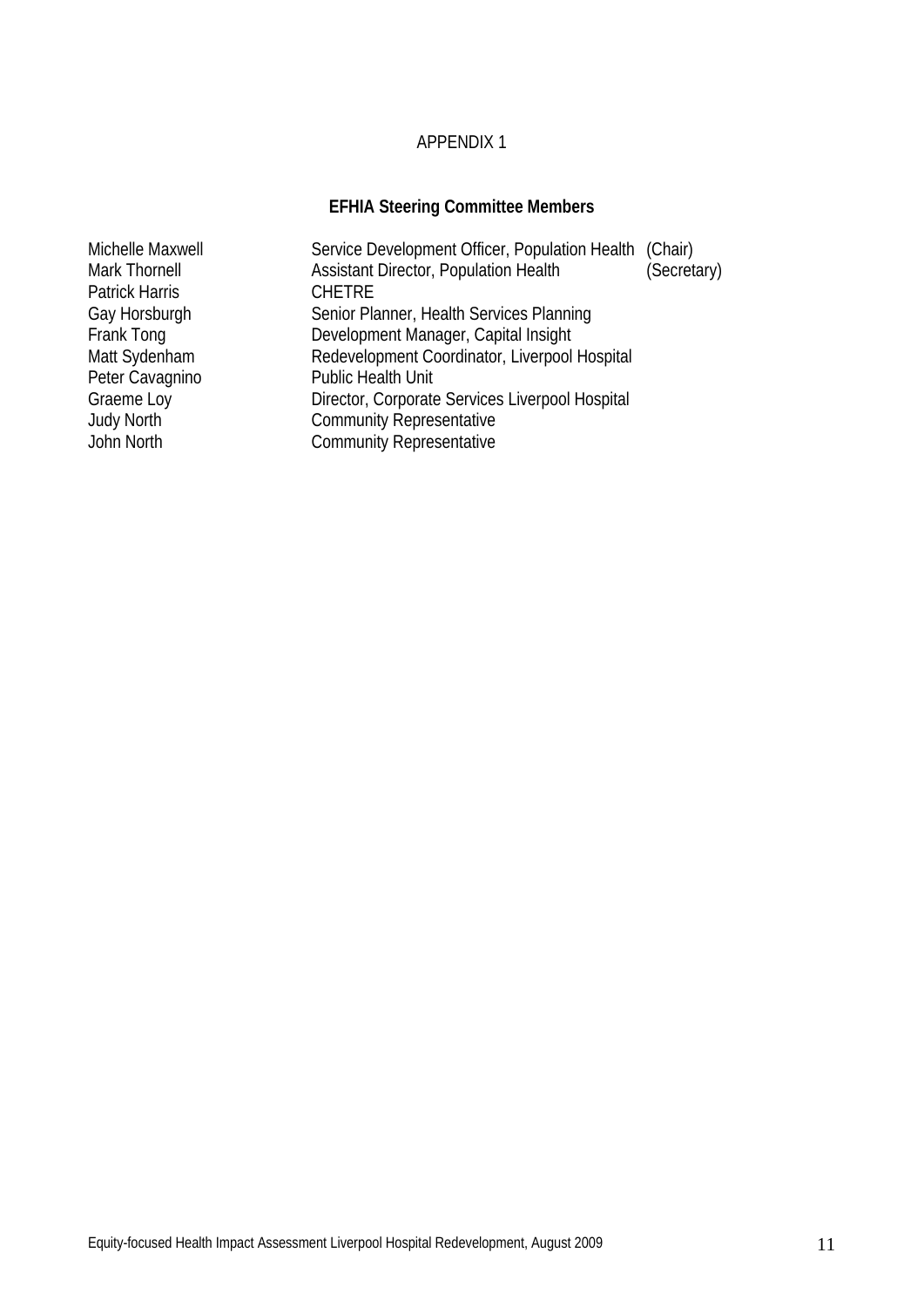# APPENDIX 2 **Liverpool Hospital Stage 2 Health Impact Assessment**

# **Population Profile**

The population profile helps to establish an overview of the affected population, helps to identify potentially vulnerable groups and establishes a baseline against which possible future health impacts can be assessed. *(Health Impact Assessment Guidance, Institute of Public Health in Ireland, April 2006)* 

The following information has been collated to provide:

- General information on the Liverpool and South West Sydney community
- An understanding of health status
- An understanding of socio-economic status
- Information on key characteristics which relate to the impacts being examined in this HIA

## **The Liverpool Hospital Catchment**

In 2003/04 90% of services provided by Liverpool Hospital (LH) were delivered to residents of the following Local Government Areas (LGAs) - Bankstown, Fairfield, Liverpool, Campbelltown, Camden and Wollondilly. This geographic area is referred to as the Western Zone (WZ) or South West. Figure 1 below shows the supply of services at LH by LGA of residence within the WZ.





Source: FlowInfo Ver 7.0

# **Population Size, Growth and Diversity**

- General information regarding population size, growth and diversity is provided in Table 1;
- The estimated population of the Western Zone (former South Western Sydney Area Health Service) in 2006 is 839,800. This is projected to increase to 959,000 by 2016. This is an increase of 119,200 or 14%;
- In 2006, the est. population of Liverpool LGA is 175,670, growing to 225,590 by 2016. This is an increase of 49,920 or 28%;
- In 2006, the Fairfield LGA has an est. population of 191,920, falling slightly to 191,460. This is a negligible reduction of 460;
- The significant growth in the population results in an increased demand for health services, including hospital services. The redevelopment of Liverpool Hospital is expected to meet much of this additional demand to 2016;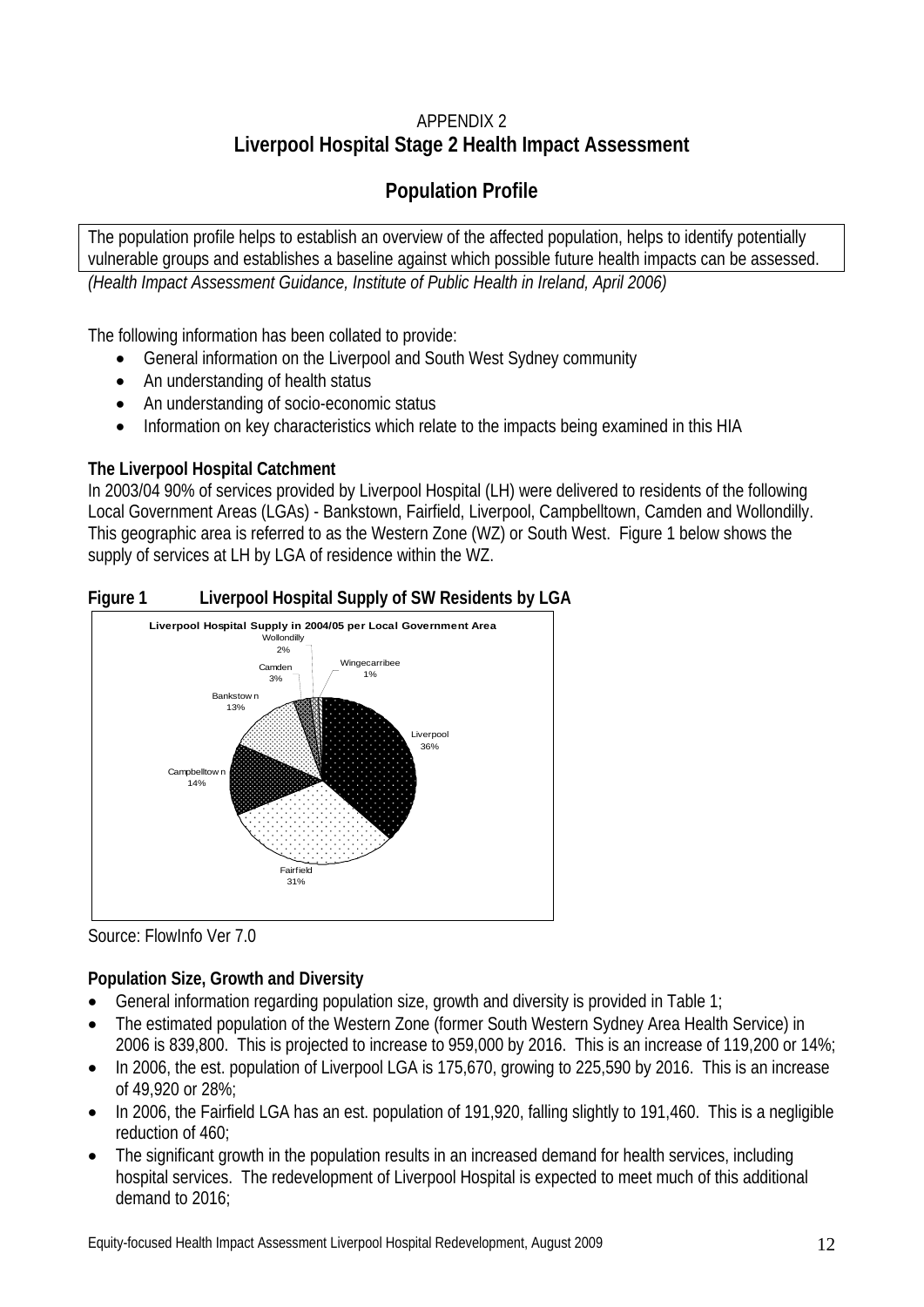- At the 2001 census, 39% of the WZ population spoke a language other than English at home. In Fairfield the rate was 66%, in Liverpool 44%;
- Liverpool and Fairfield are home to a high number of humanitarian arrivals, who have unique health and social needs (see Table 2);
- 9,660 people across the WZ identified as Aboriginal or Torres Strait Islander in 2001. Aboriginal people are known to have poorer health than non-Aboriginal people;
- In Liverpool there are approximately 2,000 people identifying a Aboriginal or Torres Strait Islander and in Fairfield, approximately 1,100 people

| <b>LGA</b>          | Pop'n<br>2001 | Aboriqinal<br>identified (2001<br>census) |               | Langua<br>$ge^*$ | <b>Projected Population</b> |         |         |  |
|---------------------|---------------|-------------------------------------------|---------------|------------------|-----------------------------|---------|---------|--|
|                     | (Census       | No.                                       | % 2001<br>pop | (2001<br>census) | 2006                        | 2011    | 2016    |  |
| <b>Bankstown</b>    | 172.030       | 1.303                                     | 0.76%         | 46.2             | 174.990                     | 77,850  | 180.060 |  |
| Fairfield           | 189,020       | 1,118                                     | 0.59%         | 66               | 191,920                     | 193,350 | 191,460 |  |
| Liverpool           | 159,070       | 2,038                                     | 1.28%         | 43.7             | 175,670                     | 197,440 | 225,590 |  |
| Campbelltown        | 150,160       | 3,602                                     | 2.40%         | 19.4             | 154,310                     | 164,050 | 179,280 |  |
| Camden              | 45,450        | 525                                       | 1.16%         | 8.5              | 54,630                      | 69,020  | 83,030  |  |
| Wollondilly         | 38,460        | 577                                       | 1.50%         | 5.1              | 42,210                      | 45,510  | 47,840  |  |
| Wingecarribee       | 42,760        | 497                                       | 1.16%         | 4.2              | 46,070                      | 48,970  | 51,740  |  |
| <b>Western Zone</b> | 796,950       | 9,660                                     | 1.21%         | 38.9             | 839,800                     | 896,190 | 959,000 |  |
| <b>NSW</b>          | 6.578.9       | 34,888                                    | 2.05%         | 19               | 6.872.5                     | 7.164.9 | 7.434.0 |  |

### **Table 1 Western Zone Population Profile – Growth Projections & Diversity**

Source: DIPNR Population Projections 2004 & NSW Regional Profile, 2004 ABS

| l able 2         | Migration to Western Zone by Visa Type 01/01/99 to 31/10/04 |                |                  |                |              |  |  |  |  |  |
|------------------|-------------------------------------------------------------|----------------|------------------|----------------|--------------|--|--|--|--|--|
| <b>LGA</b>       |                                                             |                | <b>Visa Type</b> |                |              |  |  |  |  |  |
|                  | Family                                                      | <b>Skilled</b> | Humanitarian     | <b>Other</b>   | <b>Total</b> |  |  |  |  |  |
| <b>Bankstown</b> | 3,506                                                       | 1,316          | 466              |                | 5,289        |  |  |  |  |  |
| Fairfield        | 5,579                                                       | 887            | 4,231            | $\overline{2}$ | 10,699       |  |  |  |  |  |
| Liverpool        | 3,092                                                       | 1,890          | 3,180            | 11             | 8,173        |  |  |  |  |  |
| Campbelltown     | 1,505                                                       | 1,261          | 171              |                | 2,938        |  |  |  |  |  |
| Camden           | 149                                                         | 209            | 18               | 0              | 376          |  |  |  |  |  |
| Wollondilly      | 0                                                           | 0              | $\overline{0}$   | $\overline{0}$ | $\bf{0}$     |  |  |  |  |  |
| Wingecarribee    | 146                                                         | 69             | 0                | $\overline{0}$ | 215          |  |  |  |  |  |

### **Table 2 Migration to Western Zone by Visa Type 01/01/99 to 31/10/04**

Source: DIMIA Settlement Database 2005

### **Age and Gender Profile**

- The WZ had a relatively young population compared to NSW in 2001;
- The population is ageing rapidly;
- Across the WZ a 129% increase in the 85+ population is expected between 2001 and 2016;

**Total WZ 13,977 5,632 8,066 15 27,690** 

- At an LGA level, Liverpool is expecting a 173% increase in the population aged 85+ and Fairfield is expecting a 151% increase between 2001 and 2016;
- $\bullet$  Detailed tables relating to population projections by LGA by age are provided as Appendix A;
- Detailed information relating to population projections for Fairfield & Liverpool by age and sex is provided as Attachment B;
- The number of children will remain relatively stable across Liverpool/Fairfield;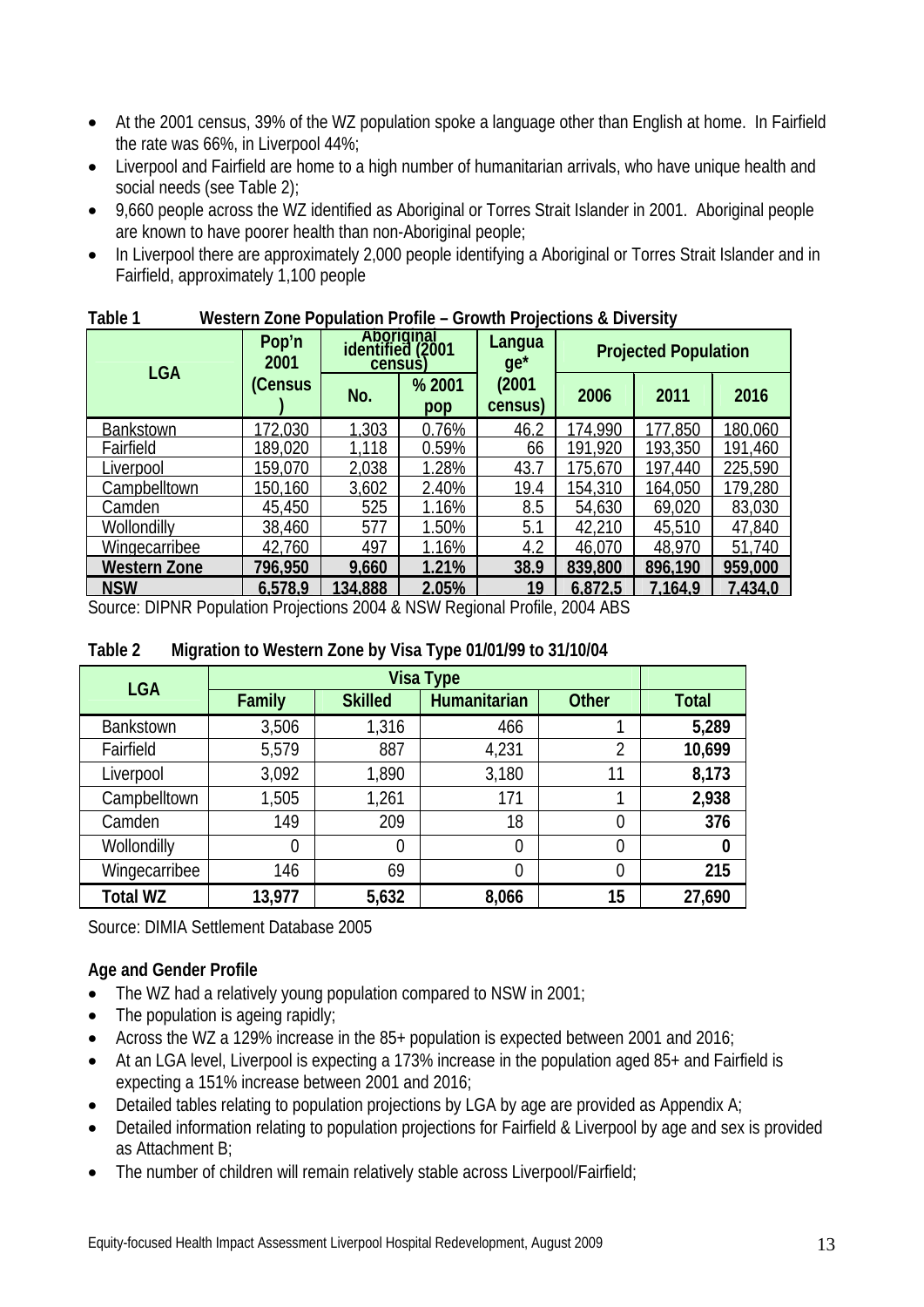- The number of women of child-bearing age will decrease in Fairfield, but increase in Liverpool and generally across the WZ;
- In 2002, there were 2,692 total births recorded for residents of Fairfield, resulting in a fertility rate of 1.93. In Liverpool there were 2,988 births recorded resulting in a fertility rate of 2.16. These rates are both higher than the NSW average of 1.79 (NSW Regional Profile 2004).

### **Social Characteristics**

- Detailed information on social characteristics of WZ residents is provided in Tables 3-5
- The majority of people in the WZ live in single household families'
- Fairfield LGA has the highest proportion of multiple family households in the WZ;
- The average household size in the WZ (notably Fairfield & Liverpool) is higher than that of NSW;
- The mean taxable income for the WZ is lower than for the State at \$35,740 (2001) compared to \$41,623 (NSW)
- In Fairfield the mean taxable income was \$33,185 and in Liverpool \$35,592
- Unemployment in the Fairfield-Liverpool statistical region in 2003 was higher than state average (4.9 compared to 4.2) for people with non-school qualifications, but lower for people without non-school qualifications (7.7 compared to 8.7). See Attachment C.
- Estimates indicate that the rate of private health insurance coverage in the WZ is lower than the state 44.2% compared with 52.9% for NSW
- Liverpool and Fairfield have a higher rate of home rental than the state average (30.2% and 28.8% respectively) compared to 27.5% for NSW
- There are a large number of public housing properties in Liverpool and Fairfield when compared to other LGAs in Sydney South West (almost 10,000 households)
- 29.1% of people living in Fairfield and 21% of people living in Liverpool were Centrelink customers in 2004, compared with 21.8% in NSW
- The majority of households in the WZ have at least one motor vehicle (see Attachment D)
- In Liverpool/Fairfield over 12,000 households do not have a motor vehicle (see Attachment D);
- In 2002, there were 1,430 motor vehicle accidents recorded in Fairfield. This is a rate of 7.6/1,000 population. In the same period in Liverpool there were 1,415 accidents recorded, a rate of 8.7/1,000. The rate of accidents in Liverpool was higher than the state rate of 7.6 (NSW Regional Profile, 2004);
- Of these recorded accidents there were 10 fatalities in Fairfield and 650 accidents resulting in injury. In Liverpool there were also 10 fatalities and 633 accidents resulting in injury;
- 2001 Index of Relative Socioeconomic Disadvantage (SEIFA) ranks Fairfield and Liverpool as having considerable disadvantage based on a range of indicators.

|                     | Populatio       | No.             |      | Average                       |                           |       |                               |
|---------------------|-----------------|-----------------|------|-------------------------------|---------------------------|-------|-------------------------------|
| <b>LGA</b>          | n 2004<br>(est) | House-<br>holds |      | <b>Multipl</b><br>e<br>Family | Lone<br><b>Perso</b><br>n | Group | House-<br>hold<br><b>Size</b> |
| <b>Bankstown</b>    | 176,761         | 53,397          | 75.7 | 2.6                           | 19.6                      | 2.0   | 2.9                           |
| Fairfield           | 189,184         | 53,341          | 79.3 | 4.2                           | 14.3                      | 2.0   | 3.2                           |
| Liverpool           | 167,505         | 46,807          | 80.4 | 2.7                           | 15.0                      | 2.0   | 3.1                           |
| Campbelltown        | 152,975         | 45,195          | 80.1 | 1.8                           | 15.3                      | 2.2   | 3.0                           |
| Camden              | 51,055          | 13,985          | 83.2 | 1.3                           | 13.5                      | 2.0   | 3.0                           |
| Wollondilly         | 41,050          | 11,796          | 82.0 | 1.6                           | 14.8                      | 1.7   | 3.0                           |
| Wingecarribee       | 44,996          | 14,546          | 74.1 | 1.0                           | 23.1                      | 2.1   | 2.5                           |
| <b>Western Zone</b> | 823,526         | 239,067         | 79.0 | 2.6                           | 16.3                      | 2.0   | 3.0                           |
| <b>NSW</b>          | 6,769,213       | 2,232,828       | 71.5 | 1.3                           | 23.4                      | 3.8   | 2.6                           |

### **Table 3 Family Household Structure**

Source: NSW Regional Profile 2004, ABS.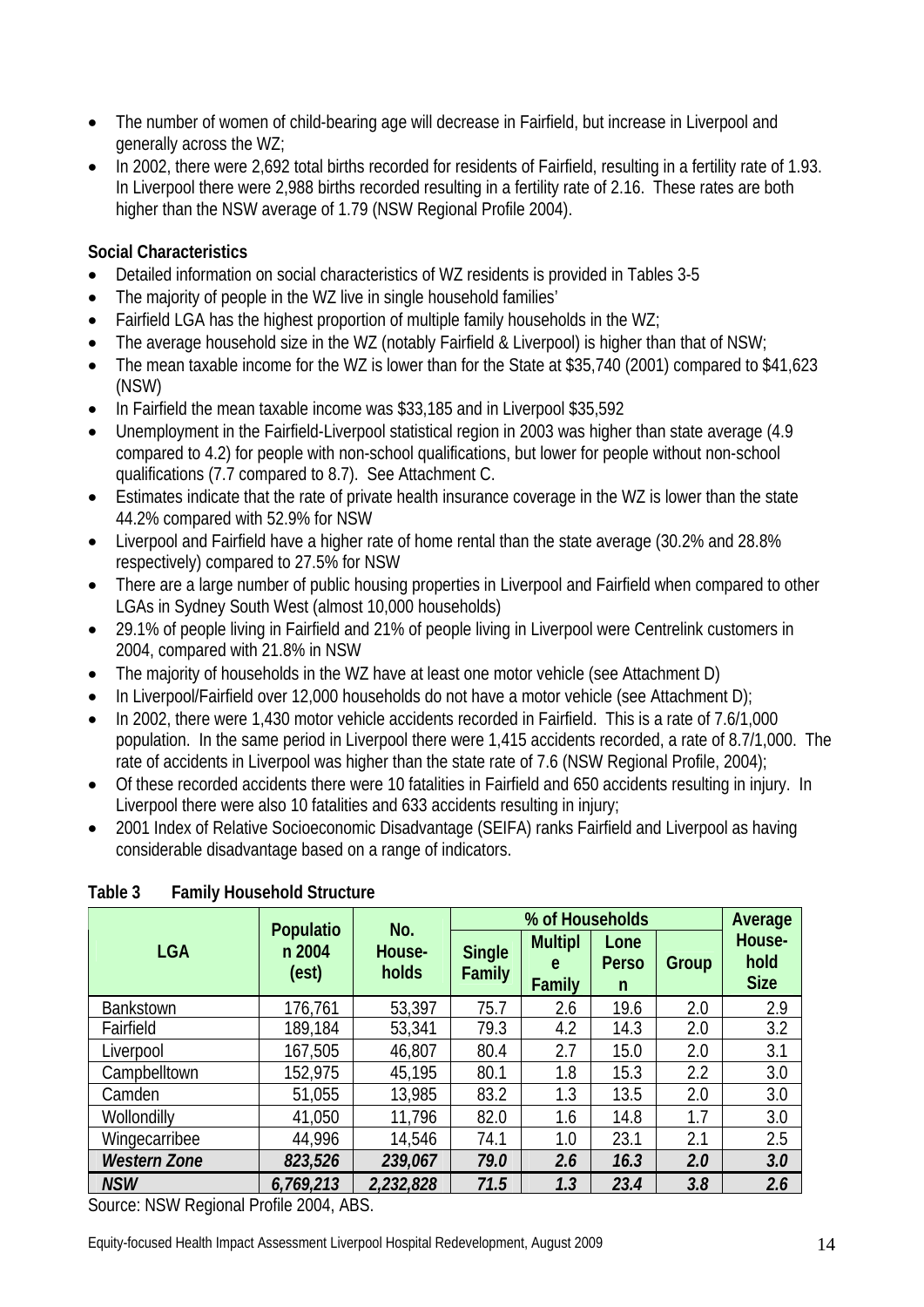| Housing and Income<br>Table 4 |                                                               |                                                            |                              |                                                                   |                                                                                     |                                                                        |                                                      |  |  |  |  |
|-------------------------------|---------------------------------------------------------------|------------------------------------------------------------|------------------------------|-------------------------------------------------------------------|-------------------------------------------------------------------------------------|------------------------------------------------------------------------|------------------------------------------------------|--|--|--|--|
| <b>LGA</b>                    | Popn.<br><b>Density</b><br><b>Persons</b><br>/km <sup>2</sup> | %<br>Living<br>in same<br>LGA <sub>5</sub><br>years<br>ago | $%$ in<br>rented<br>dwelling | <b>Public</b><br>housing<br>tenant<br>household<br>S <sup>1</sup> | <b>Centrelin</b><br>k Income<br><b>Support</b><br><b>Customer</b><br>S <sup>2</sup> | <b>Centreli</b><br>nk<br><b>Custome</b><br>rs<br>as %<br>2004<br>popn. | <b>Mean</b><br><b>Taxable</b><br><b>Income</b><br>\$ |  |  |  |  |
| <b>Bankstown</b>              | 2,256.7                                                       | 74.1                                                       | 26.4                         | 6,431                                                             | 45,121                                                                              | 25.5                                                                   | 35,688                                               |  |  |  |  |
| Fairfield                     | 1858.0                                                        | 78.5                                                       | 28.8                         | 4,665                                                             | 55,129                                                                              | 29.1                                                                   | 33,185                                               |  |  |  |  |
| Liverpool                     | 535.3                                                         | 61.2                                                       | 30.2                         | 4,867                                                             | 35,188                                                                              | 21.0                                                                   | 35,592                                               |  |  |  |  |
| Campbelltown                  | 482.5                                                         | 75.9                                                       | 30.3                         | 6,998                                                             | 30,720                                                                              | 20.1                                                                   | 35,581                                               |  |  |  |  |
| Camden                        | 237.8                                                         | 58.5                                                       | 17.8                         | 358                                                               | 6,009                                                                               | 11.8                                                                   | 39,282                                               |  |  |  |  |
| Wollondilly                   | 15.2                                                          | 70.2                                                       | 13.7                         | 142                                                               | 6,605                                                                               | 16.1                                                                   | 37,884                                               |  |  |  |  |
| Wingecarribee                 | 16.2                                                          | 69.7                                                       | 19.7                         | 382                                                               | 8,754                                                                               | 19.5                                                                   | 40,582                                               |  |  |  |  |
| <b>Western Zone</b>           | 129.2                                                         | N/A                                                        | 26.9                         | 23,843                                                            | 187,526                                                                             | 22.8                                                                   | 35,740                                               |  |  |  |  |
| <b>NSW</b>                    | 8.3                                                           | 69.4                                                       | 27.5                         | 125,401                                                           | 1,474,412                                                                           | 21.8                                                                   | 41,623                                               |  |  |  |  |

1Includes households receiving rental subsidy and those not.

2 Includes age pension, disability support pension, Newstart allowance, parenting payment single, youth allowance, austudy, carer payment, double orphan pension, exceptional circumstances, mobility allowance, Newstart mature age allowance, parenting payment partnered, partner allowance, sickness allowance, special benefit, widow allowance, wife pension and widow class B. People receiving more than one payment type are only counted once using the main payment type.

Source: NSW Regional Profile 2004, ABS.

| Table 5 | Index of Relative Socio-Economic Disadvantage |
|---------|-----------------------------------------------|
|---------|-----------------------------------------------|

| LGA              | <b>SEIFA Value</b> |
|------------------|--------------------|
| <b>Bankstown</b> | 954.05             |
| Fairfield        | 849.22             |
| Liverpool        | 948.93             |
| Campbelltown     | 940.61             |
| Camden           | 1040.92            |
| Wollondilly      | 1022.85            |
| Wingecarribee    | 1028.43            |

Source: ABS SEIFA 2001

### **Mortality and Morbidity**

- The age standardised death rate for both males and females is higher in SSW than in NSW;
- The infant mortality rate is defined as the number of deaths of children aged under 1 year of age. In the 3 year period 2000 – 2002 the infant mortality rate in Fairfield was 4.3 and in Liverpool 4.9. These are both lower than the state average of 5.0;
- Between 2000 & 2002, the following causes of death were higher in Liverpool than NSW all heart disease, respiratory illness, accidents, assault. In Fairfield, cerebro-vascular disease and assault.
- The 2 most common cancers for men (1998-2002) in both Liverpool and Fairfield were prostate and lung.
- The 2 most common cancers for women (1998 2002) in Liverpool and Fairfield were breast and colorectal
- Further details are provided in Tables 6 11 below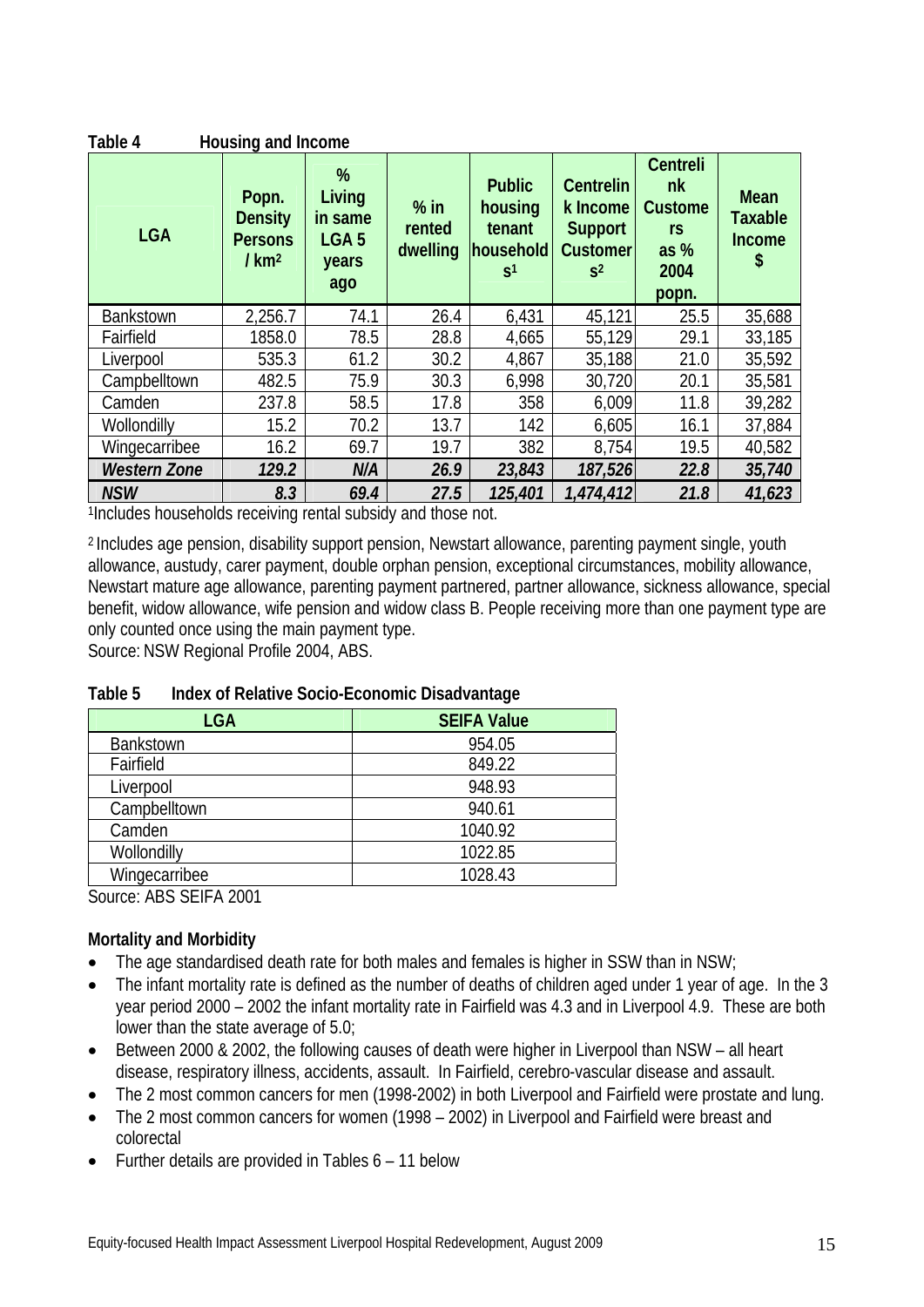| <b>LGA</b>       | <b>Number of</b> | Crude rate per | Age-standardised rate per 100,000 |           |              |  |  |
|------------------|------------------|----------------|-----------------------------------|-----------|--------------|--|--|
|                  | deaths           | 100,000 pop    | Rate                              | Lower 95% | Upper 95% CI |  |  |
| <b>Bankstown</b> | 3.128            | 741.5          | 693.1                             | 668.7     | 718.2        |  |  |
| Fairfield        | 2.457            | 521.4          | 693.0                             | 664.9     | 722.0        |  |  |
| iverpool         | 1.707            | 446.5          | 722.0                             | 685.9     | 759.5        |  |  |
| Campbelltown     | 1.569            | 423.3          | 776.0                             | 734.7     | 818.8        |  |  |
| Camden           | 510              | 481.           | 747.3                             | 681.8     | 817          |  |  |
| Wollondilly      | 464              | 489.6          | 678.8                             | 616.5     | 745.4        |  |  |
| Wingecarribee    | 793              |                | 670.3                             | 623.8     | 719.3        |  |  |
| <b>NSW</b>       | 1,16,614         | 724.0          | 709.1                             | 705.0     | 713.2        |  |  |

**Table 6 Deaths, Death Rates, by LGA - Males, 1998-2002** 

Note: Data are reported by year of death. Numbers for 2002 include an estimate of the small number of deaths that were registered in 2003, data for which were not available at the time of production. Death rates were age-adjusted using the Australian population as at 30 June 1991. Upper and lower limits of the 95 per cent confidence interval for the point estimate are shown. Crude death rates were calculated based on ABS estimated resident population 1998-2002.

*Source: ABS mortality data 1997-2002, HOIST, Epidemiology and Surveillance Branch, NSW Department of Health.* 

| <b>LGA</b>       | Number of | Crude rate per |       | Age-standardised rate per 100,000 pop |              |
|------------------|-----------|----------------|-------|---------------------------------------|--------------|
|                  | deaths    | 100,000 pop    | Rate  | Lower 95% CI                          | Upper 95% CI |
| <b>Bankstown</b> | 2,722     | 635.0          | 435.9 | 419.2                                 | 453.1        |
| Fairfield        | 2,148     | 456.2          | 467.7 | 448.1                                 | 488.0        |
| Liverpool        | 1,555     | 414.1          | 507.7 | 482.4                                 | 533.9        |
| Campbelltown     | 1,409     | 372.9          | 512.7 | 485.6                                 | 540.8        |
| Camden           | 560       | 516.6          | 511.6 | 468.1                                 | 557.8        |
| Wollondilly      | 372       | 399.7          | 444.7 | 400.1                                 | 492.9        |
| Wingecarribe     | 732       | 688.6          | 414.0 | 383.0                                 | 446.7        |
| <b>NSW</b>       | 107,555   | 658.2          | 443.2 | 440.5                                 | 446.0        |

**Table 7 Deaths, Death Rates, by LGA - Females, 1998-2002** 

Note: Data are reported by year of death. Numbers for 2002 include an estimate of the small number of deaths which were registered in 2003, data for which were not available at the time of production. Death rates were age-adjusted using the Australian population as at 30 June 1991. Upper and lower limits of the 95 per cent confidence interval for the point estimate are shown. Crude death rates were calculated based on ABS estimated resident population 1998-2002.

*Source: ABS mortality data 1997-2002, HOIST, Epidemiology and Surveillance Branch, NSW Department of Health.* 

|                  |                                      | Causes of Death (rate) <sup>1</sup> |                     |                                     |                  |                                 |         |                           |  |  |  |
|------------------|--------------------------------------|-------------------------------------|---------------------|-------------------------------------|------------------|---------------------------------|---------|---------------------------|--|--|--|
| <b>LGA</b>       | <b>Malignant</b><br><b>Neoplasms</b> | All<br>Heart<br><b>Disease</b>      | Cerebro<br>Vascular | <b>Respiratory</b><br><b>System</b> | <b>Accidents</b> | <b>Intentional</b><br>Self Harm | Assault | All<br>Causes of<br>Death |  |  |  |
| <b>Bankstown</b> | 178.7                                | 183.1                               | 61.4                | 63.8                                | 16.8             | 8.9                             | 1.6     | 663.2                     |  |  |  |
| Fairfield        | 184.3                                | 175.1                               | 84.0                | 50.4                                | 19.1             | 8.8                             | 2.8     | 668.1                     |  |  |  |
| Liverpool        | 182.8                                | 196.8                               | 65.4                | 63.2                                | 28.9             | 6.9                             | 2.2     | 697.2                     |  |  |  |
| Campbelltown     | 195.5                                | 215.4                               | 70.3                | 77.0                                | 25.4             | 13.4                            | 1.6     | 753.6                     |  |  |  |
| Camden           | 190.5                                | 197.4                               | 109.5               | 57.8                                | 18.6             | 10.0                            | 1.5     | 726.9                     |  |  |  |
| Wollondilly      | 188.2                                | 206.3                               | 78.6                | 52.9                                | 29.0             | 9.2                             | 1.8     | 694.3                     |  |  |  |
| Wingecarribee    | 167.8                                | 165.5                               | 78.3                | 52.0                                | 26.4             | 10.9                            | 0.0     | 628.4                     |  |  |  |

**Table 8 Death rates by LGA and cause of death - 2000-2002**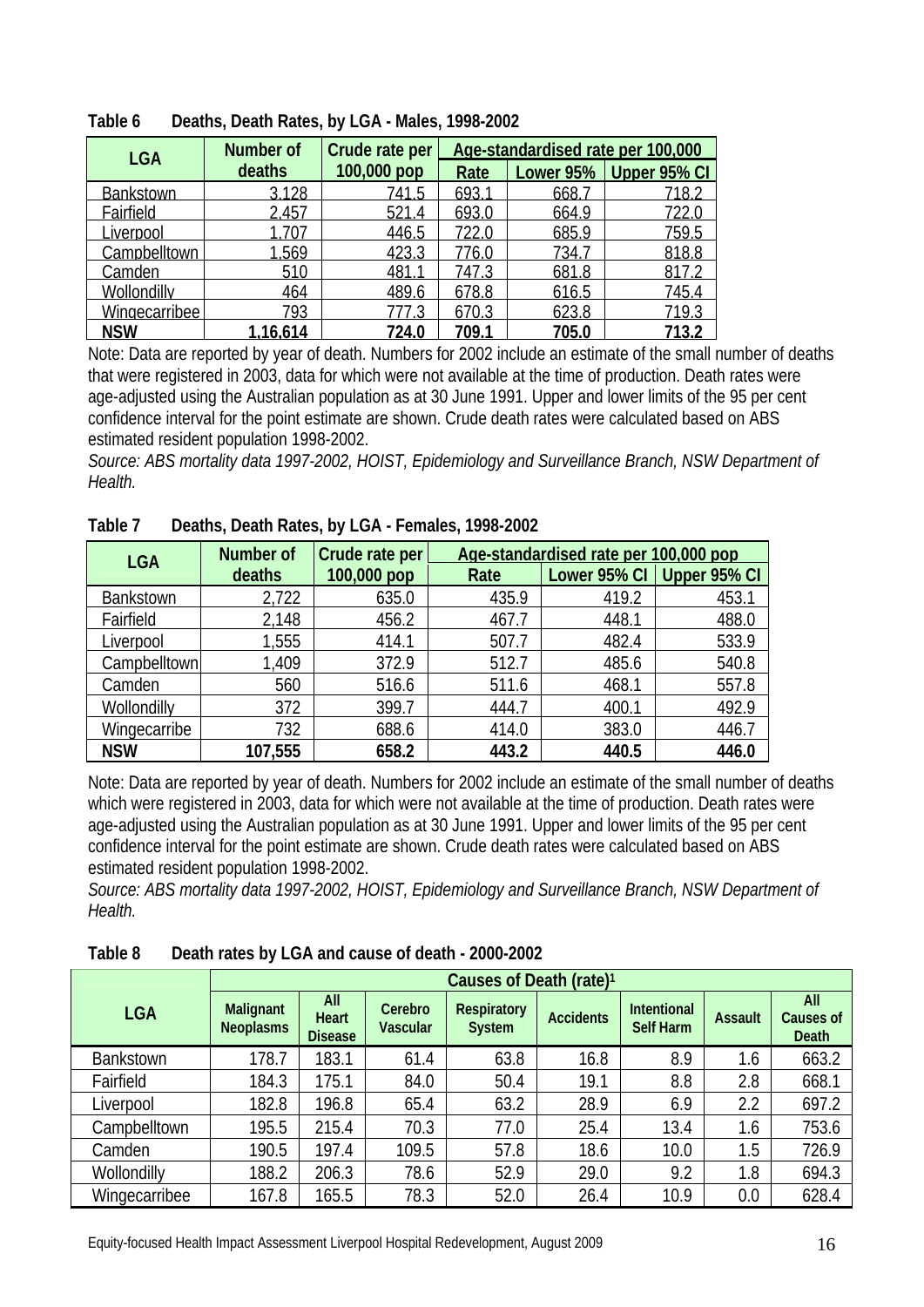| LGA | <b>Malignant</b><br><b>Neoplasms</b> | All<br>Heart<br><b>Disease</b> | Cerebro<br><b>Vascular</b> | <b>Respiratory</b><br><b>System</b> | <b>Accidents</b> | <b>Intentional</b><br>Self Harm | <b>Assault</b> | All<br>Causes of<br>Death |
|-----|--------------------------------------|--------------------------------|----------------------------|-------------------------------------|------------------|---------------------------------|----------------|---------------------------|
| NSW | 184.7                                | 177.5                          | 68.0                       | 57.3                                | 23.9             | 11.1                            |                | 669.4                     |

<sup>1</sup> direct standardized death rate, cause of death being the disease or injury that initiated the train of morbid events leading directly to death. Cause of death is classified according to ICD-10. Based upon deaths for the period 2000-2002, with the rate per 100,000 of the mid-year 2001 population.  *Source: NSW Regional Profile 2004, ABS.* 

| Table 9 | Number of cancers and crude incidence for the common cancers by LGA, Males, 1998-2002 |  |  |
|---------|---------------------------------------------------------------------------------------|--|--|
|---------|---------------------------------------------------------------------------------------|--|--|

| <b>LGA</b>           | <b>Colorectal</b> | Lung  | Melanoma | <b>Prostate</b> | <b>Other</b><br>Cancers | All<br><b>Cancers</b> | Crude<br>incidence<br>rate per<br>100,000<br>pop. |
|----------------------|-------------------|-------|----------|-----------------|-------------------------|-----------------------|---------------------------------------------------|
| <b>Bankstown</b>     | 279               | 284   | 182      | 559             | 857                     | 2.161                 | 512.3                                             |
| Fairfield            | 247               | 256   | 75       | 354             | 722                     | 1,654                 | 351.0                                             |
| <b>Liverpool</b>     | 121               | 162   | 65       | 264             | 526                     | 1,138                 | 297.7                                             |
| Campbelltown         | 121               | 137   | 120      | 224             | 482                     | 1,084                 | 292.5                                             |
| Camden               | 48                | 45    | 47       | 72              | 165                     | 377                   | 355.7                                             |
| Wollondilly          | 43                | 34    | 41       | 85              | 132                     | 335                   | 353.5                                             |
| <b>Wingecarribee</b> | 87                | 54    | 67       | 187             | 191                     | 586                   | 574.4                                             |
| <b>NSW</b>           | 11.273            | 9.180 | 8.595    | 19.103          | 32.304                  | 80.455                | 499.5                                             |

Source: NSW Central Cancer Registry data, HOIST, Epidemiology and Surveillance Branch, NSW Department of Health.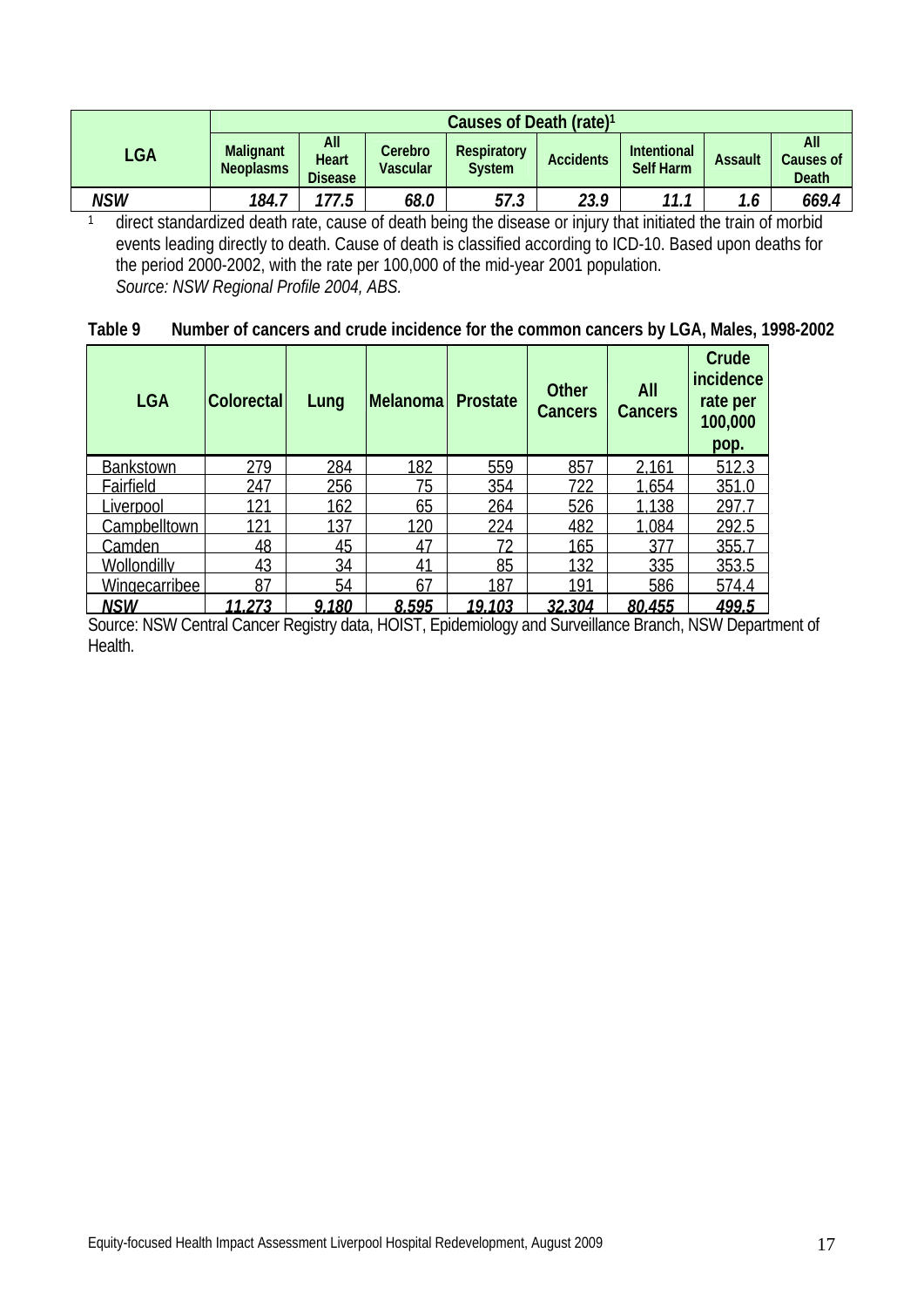**Table 10 Number of cancers and crude incidence for the common cancers by LGA, Females, 1998- 2002** 

| <b>LGA</b>          | <b>Colorect</b><br>al | Lung  | <b>Melanom</b><br>a | <b>Breast</b>   | <b>Cervix</b> | <b>Other</b><br><b>Cancers</b> | All<br><b>Cancers</b> | Crude<br>incidenc<br>e rate per<br>100,000<br>pop |
|---------------------|-----------------------|-------|---------------------|-----------------|---------------|--------------------------------|-----------------------|---------------------------------------------------|
| <b>Bankstown</b>    | 252                   | 131   | 109                 | 409             | 38            | 739                            | 1678                  | 391.4                                             |
| Fairfield           | 181                   | 105   | 70                  | 396             | 49            | 628                            | 1429                  | 303.5                                             |
| Liverpool           | 135                   | 82    | 64                  | 295             | 22            | 448                            | 1046                  | 278.6                                             |
| Campbelltow         | 105                   | 87    | 117                 | 317             | 27            | 430                            | 1083                  | 286.6                                             |
| <b>Camden</b>       | 47                    | 25    | 46                  | 107             | Q             | 143                            | 377                   | 347.8                                             |
| Wollondilly         | 30                    | 18    | 30                  | 103             | 4             | 127                            | 312                   | 335.2                                             |
| <b>Wingecarribe</b> | 68                    | 21    | 42                  | 140             | <sub>6</sub>  | 188                            | 465                   | 437.4                                             |
| <b>NSW</b>          | 9.445                 | 4.625 | 6.069               | 19 <sub>1</sub> | .339          | 26.77                          | 67.421                | 412.6                                             |

Source: NSW Central Cancer Registry data, HOIST, Epidemiology and Surveillance Branch, NSW Department of Health.

| Table 11 Number of cancers and crude incidence for the common cancers, males and females |  |  |  |  |  |  |
|------------------------------------------------------------------------------------------|--|--|--|--|--|--|
| combined, 1998-2002                                                                      |  |  |  |  |  |  |

| <b>LGA</b>         | <b>Colorect</b><br>al | Lung   | <b>Melano</b><br>ma | <b>Breast</b> | <b>Cervix</b> | <b>Prostate</b> | <b>Other</b> | All<br><b>Cancers Cancers</b> | Crude<br>incidenc<br>e rate<br>per<br>100,000<br>pop |
|--------------------|-----------------------|--------|---------------------|---------------|---------------|-----------------|--------------|-------------------------------|------------------------------------------------------|
| <b>Bankstown</b>   | 531                   | 415    | 291                 | 412           | 38            | 559             | 1.593        | 3.839                         | 451.4                                                |
| Fairfield          | 428                   | 361    | 145                 | 397           | 49            | 354             | 1.349        | 3.083                         | 327.2                                                |
| Liverpool          | 256                   | 244    | 129                 | 298           | 22            | 264             | 971          | 2.184                         | 288.2                                                |
| Campbellto         | 226                   | 224    | 237                 | 320           | າ=            | 224             | 909          | 2.167                         | 289.5                                                |
| Camden             | 95                    | 70     | 93                  | 109           |               | 72              | 306          | 754                           | 351.7                                                |
| <b>Wollondilly</b> | 73                    | 52     | 71                  | 103           |               | 85              | 259          | 647                           | 344.4                                                |
| Wingecarrib        | 155                   | 75     | 109                 | 141           |               | 187             | 378          | 1.051                         | 504.5                                                |
| <u>NSW</u>         | 20,718                | 13,805 | 14.664              | 19,333        | 1.339         | 19,103          | 58.914       | 1.47.876                      | 455.8                                                |

Source: NSW Central Cancer Registry data, HOIST, Epidemiology and Surveillance Branch, NSW Department of Health.

#### **Risk factors**

- Rates of overweight and obesity are higher in Liverpool than the NSW average
- Rates of smoking during pregnancy are lower in Liverpool and Fairfield than the state average
- Rates of daily smoking are higher in Liverpool and Fairfield than the state average
- Rates of physical activity for Liverpool are below the state average and the rates for Fairfield residents are well below this average

Source: NSW Chief Health Officer's Report 2006. NSW Health

#### **Disabilities and carers**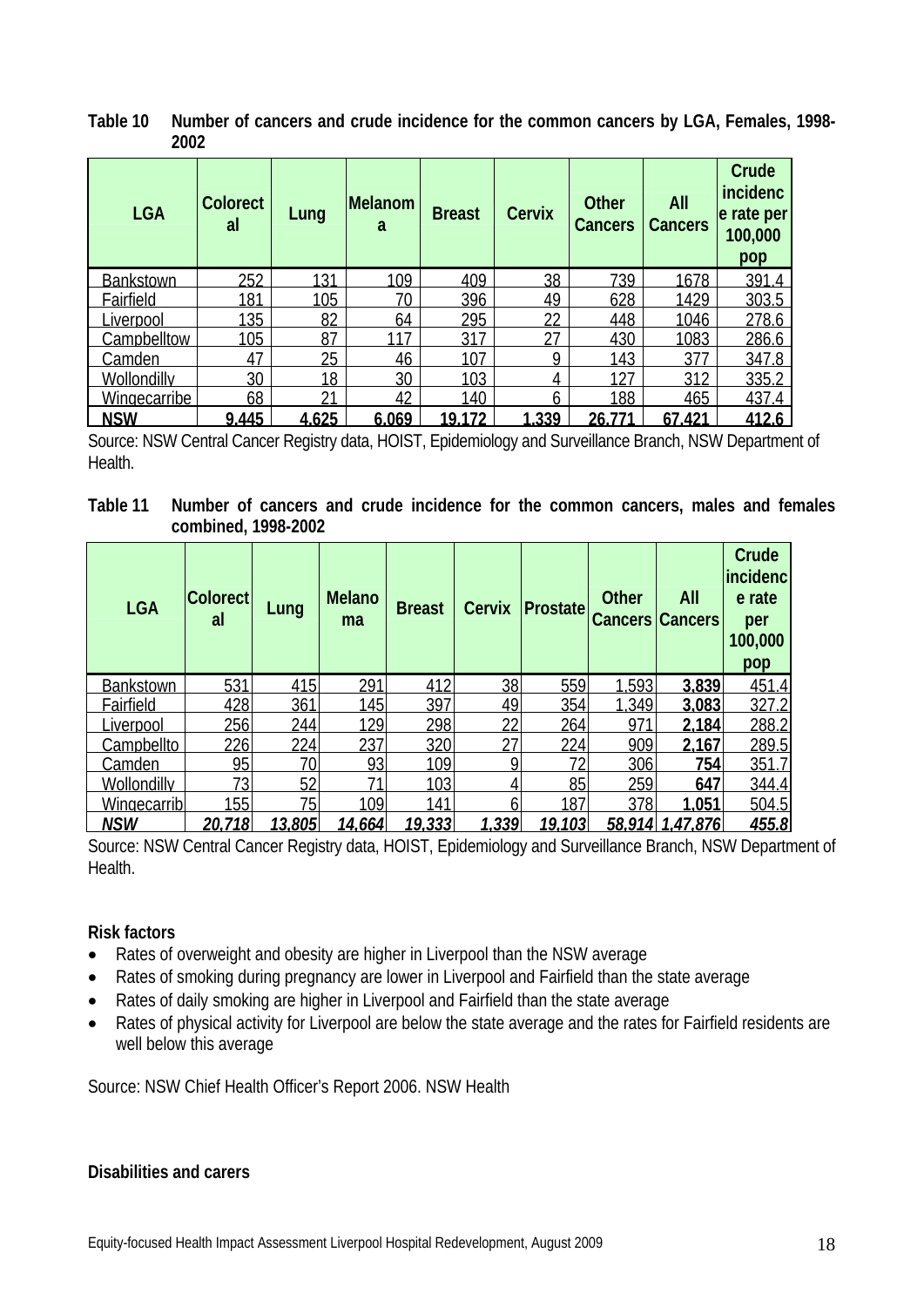- The proportion of people with a severe or profound disability requiring assistance in one or more three core areas of activity is very high in Fairfield (5.2%) and is below the average in Liverpool (4%)
- The proportion of carers aged over 15 years in Liverpool is almost the same as the Sydney average and in Fairfield it is slightly higher than the Sydney average

Source: Personal communication with Senior Planner SSWAHS 05/03/08

#### **Liverpool Hospital Patients**

- Liverpool Hospital is a major tertiary referral and teaching hospital for the South West of the Area and provides services mainly at role levels 5 and 6 – that is at the highest available/most sophisticated treatment levels in NSW;
- Day patients (such as those attending outpatient clinics) constitute a considerable amount of hospital activity
- According to 2005 estimates, 58% travel to the hospital as a car driver, 19% as a car passenger, 9% by train, 7% by bus, 5% walk or cycle and 2% through set-down/pick up or taxi
- With respect to patient visitors, 50% travel to the hospital as a car driver, 20% as a car passenger, 20% by train, 7% by bus, 1.5% walk or cycle and another 1.5% through set-down/pick up or taxi.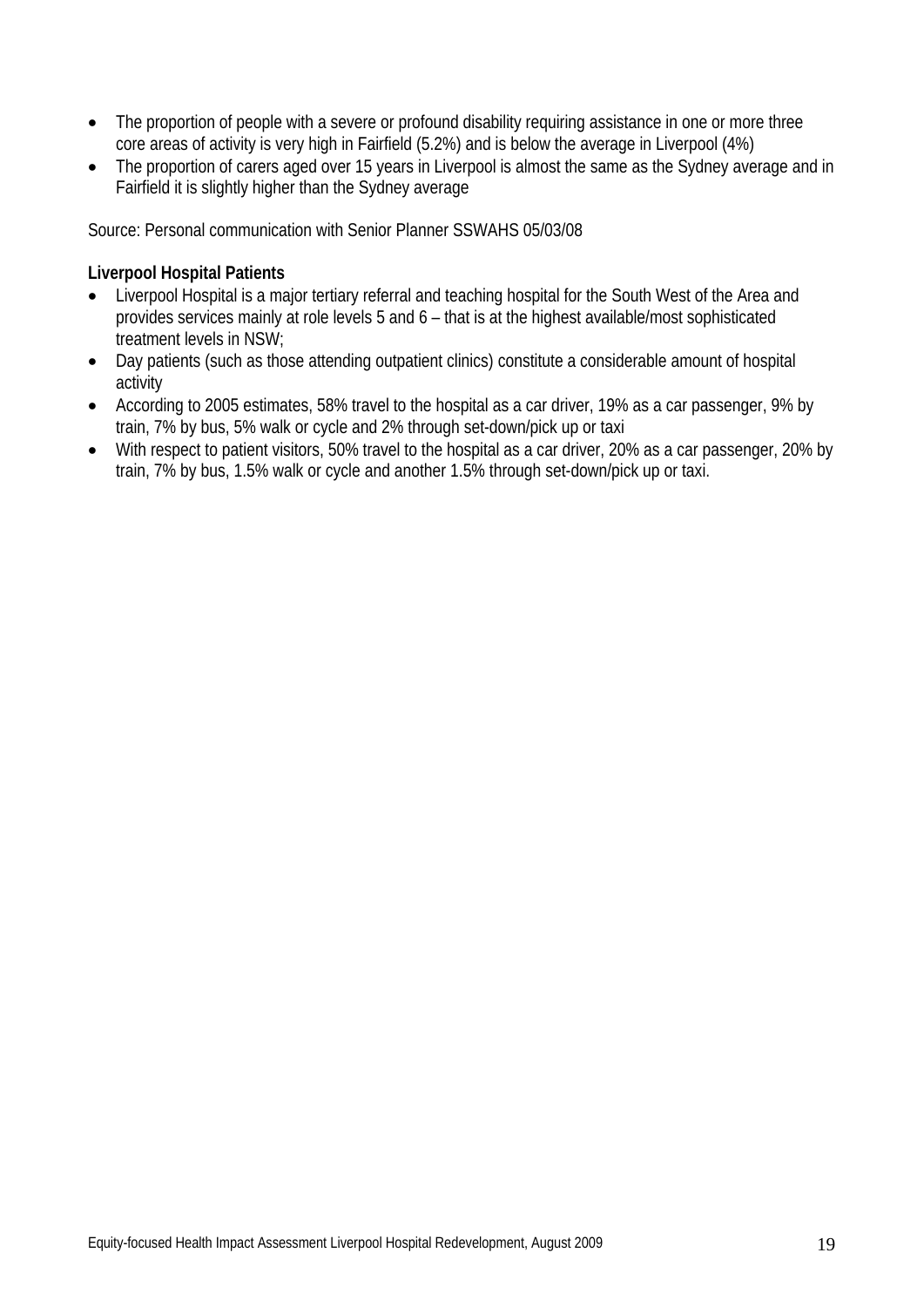### APPENDIX 3

### **Equity-focused Health Impact Assessment Workshop**

### **Participants:**

| <i>Facilitators:</i> |               |                        |
|----------------------|---------------|------------------------|
| Marilyn Wise         | <b>CHETRE</b> | (Workshop facilitator) |
| Ben Harris-Roxas     | <b>CHETRE</b> | (Co-facilitator)       |
| Jane Lloyd           | <b>CHETRE</b> | (Co-facilitator)       |

*Members of the HIA Steering Committee:* 

| <b>Patrick Harris</b> | <b>CHETRE</b>                                 | (Co-facilitator & notes) |
|-----------------------|-----------------------------------------------|--------------------------|
| Michelle Maxwell      | Population Health                             | (Notes)                  |
| Mark Thornell         | Population Health                             | (Notes)                  |
| Gay Horsburgh         | <b>Health Services Planning</b>               |                          |
| Frank Tong            | Capital Insight                               |                          |
| Matt Sydenham         | Redevelopment Coordinator, Liverpool Hospital |                          |
| Peter Cavagnino       | Public Health Unit                            |                          |
| <b>Judy North</b>     | <b>Community Representative</b>               |                          |
|                       |                                               |                          |

| Others:              |                                   |
|----------------------|-----------------------------------|
| Peter Sainsbury      | <b>Population Health</b>          |
| <b>Sharon Peters</b> | Population Health<br>(Notes)      |
| <b>Chris Rissel</b>  | <b>Health Promotion Service</b>   |
| Myna Hua             | <b>Health Promotion Service</b>   |
| Brendon Kelaher      | <b>Aboriginal Health</b>          |
| Angela Manson        | <b>Multicultural Services</b>     |
| Barbara Wright       | Disability groups representative  |
| Karen Kenmir         | Liverpool Hospital representative |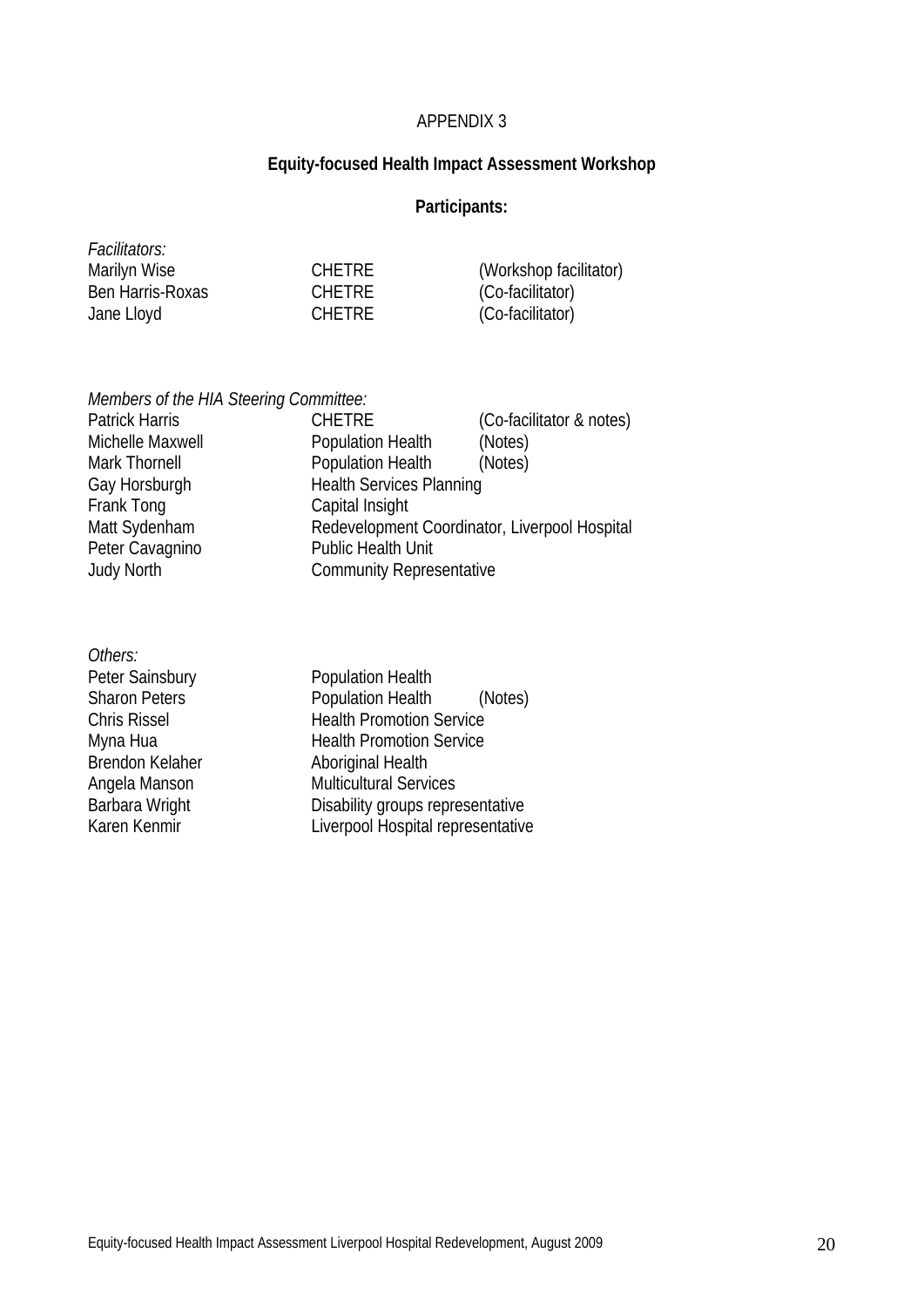### APPENDIX 4 **Potential health impacts for detailed design phase (design development/implementation phase)**

| <b>Scope</b>                   | <b>Health issue</b>                                                                                                      | What is in the current                                                                                                                                                                                                                                                      |
|--------------------------------|--------------------------------------------------------------------------------------------------------------------------|-----------------------------------------------------------------------------------------------------------------------------------------------------------------------------------------------------------------------------------------------------------------------------|
|                                |                                                                                                                          | proposal/plan?                                                                                                                                                                                                                                                              |
| Environmental<br>effects       | <b>Building design promotes</b><br>environmentally sound and<br>sustainable development of<br>health care facilities     | The Green Star Guide is being<br>used to guide the development and<br>initiatives include rain water<br>harvesting, CO monitoring in car<br>parks, treatment of glass to reduce<br>thermal loads, energy efficient<br>lighting.                                             |
|                                | Adequate facilities to provide for<br>and promote the use of cycling<br>as transport                                     | Space adjacent to building has<br>been assigned for secure bike<br>parking and this has access to<br>public lifts and staff showers.                                                                                                                                        |
|                                | Re-use and cooling of water will<br>not harm patients at risk                                                            | Harvested rainwater to be used for<br>watering gardens only.<br>Water cooling towers are designed<br>to comply with relevant regulations.                                                                                                                                   |
|                                | Other issues raised:                                                                                                     |                                                                                                                                                                                                                                                                             |
| Health<br>promoting<br>effects | Promoting walking and cycling -<br>adequate lighting and safe places<br>for pedestrians and cyclists to<br>cross streets | Northern Road allows pedestrians<br>and cyclists to access hospital from<br><b>Warwick Farm Station.</b><br>Detailed Design phase involves<br>designing appropriate surfaces,<br>locating lights, review of security,<br>etc.                                               |
|                                | Walking routes between places<br>and public transport are clearly<br>identified                                          | Signage proposals:<br>Strategically placed;<br>Multi-lingual;<br>Simplified (e.g. use numbers for<br>clinics, colour coding, symbols,<br>line-marking on floors);<br>Touchscreen information kiosks<br>Updatable information screens;<br>Braille and tactile pad locations. |
|                                | Bus stops have information,<br>seating and protection from the<br>weather                                                | Not part of project, however, it was<br>noted from the Disabilities Forum<br>that a combination of signage,                                                                                                                                                                 |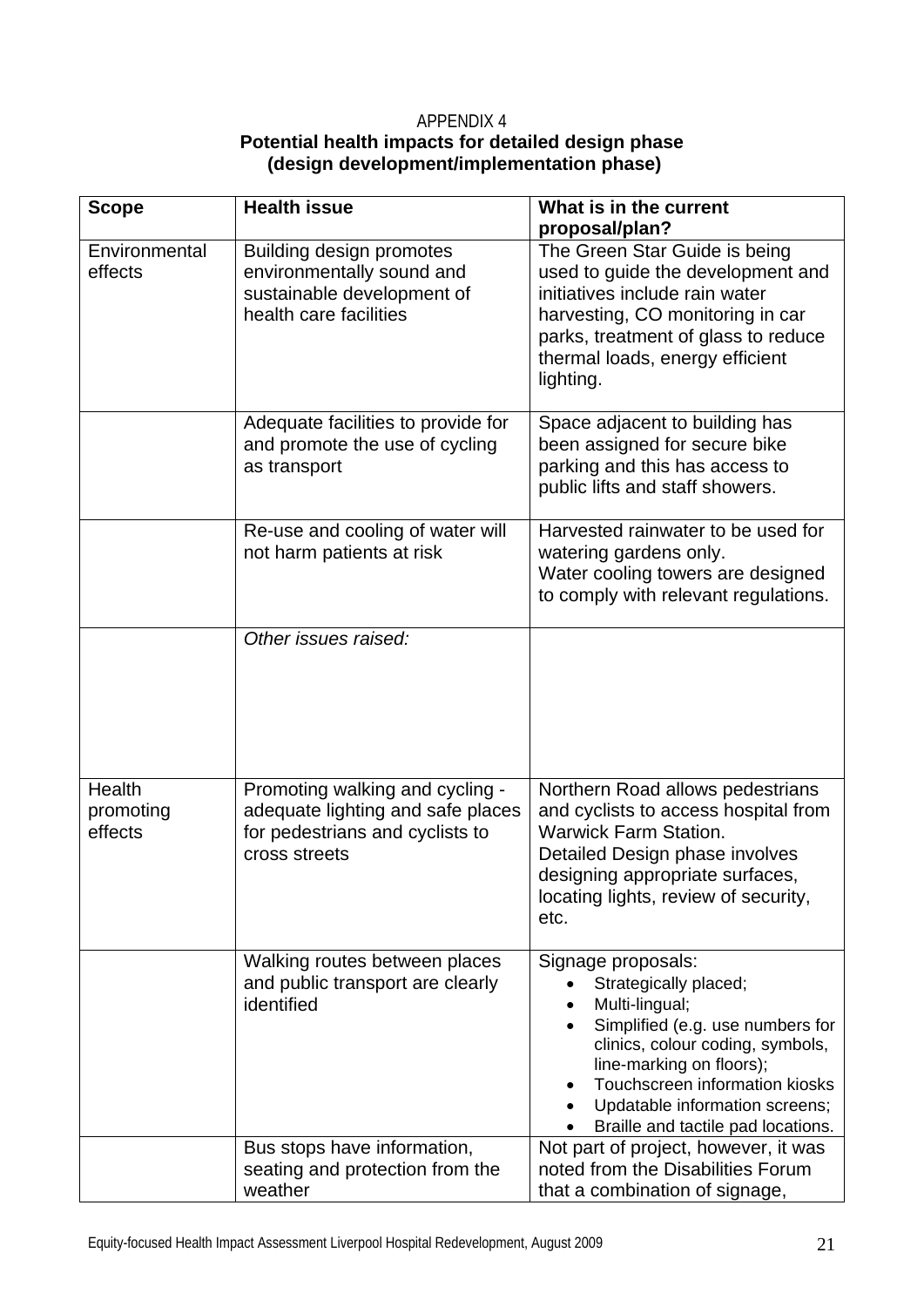| <b>Scope</b>                               | <b>Health issue</b>                                                                                                                  | What is in the current                                                                                                                                                                                                                                            |
|--------------------------------------------|--------------------------------------------------------------------------------------------------------------------------------------|-------------------------------------------------------------------------------------------------------------------------------------------------------------------------------------------------------------------------------------------------------------------|
|                                            |                                                                                                                                      | proposal/plan?<br>touch-screen public information<br>terminals and displays may assist<br>getting people to use public<br>transport. Suggestions are to be<br>reviewed in Detailed Design.                                                                        |
|                                            | Appropriate provisions for people<br>with disabilities and special<br>needs to use public transport                                  | <b>Issues raised in Disabilities Forum:</b><br>Provide covered seating near<br>the front entries of the hospital;<br>Make access from trains<br>stations and bus stops as flat<br>and level as possible;<br>Suggestions are to be reviewed in<br>Detailed Design. |
|                                            | Adequate signage for<br>breastfeeding facilities                                                                                     | Locate facilities appropriately i.e.<br>adjacent waiting areas;<br>Use of international symbols.                                                                                                                                                                  |
|                                            | Entrances allow easy access for<br>wheelchairs and prams                                                                             | All doors in public areas allow for<br>wheelchairs and double prams.                                                                                                                                                                                              |
|                                            | A coordinated "way-finding"<br>strategy is developed and<br>implemented including Braille<br>and tactile directional signs           | Refer "signage proposals" above.                                                                                                                                                                                                                                  |
|                                            | Workstations meet ergonomic<br>and OH&S guidelines                                                                                   | Fixed furniture designed to comply.<br>Loose furniture to be reviewed as<br>part of selection process during<br>commissioning.                                                                                                                                    |
|                                            | Other issues raised:                                                                                                                 |                                                                                                                                                                                                                                                                   |
| Patient recovery<br>and staff<br>wellbeing | Lighting - screens, blinds and<br>awnings are used to reduce glare<br>and there is provision to vary<br>lighting for patient comfort | Current proposed to have integral<br>venetian blinds controlled from<br>inside inpatient rooms.                                                                                                                                                                   |
|                                            | Lighting is appropriate for<br>performing specific tasks safely                                                                      | Lighting levels are to be designed<br>to meet AS1680 / TS-11 standards.<br>Lighting levels will be checked<br>during commissioning and prior to<br>handover.                                                                                                      |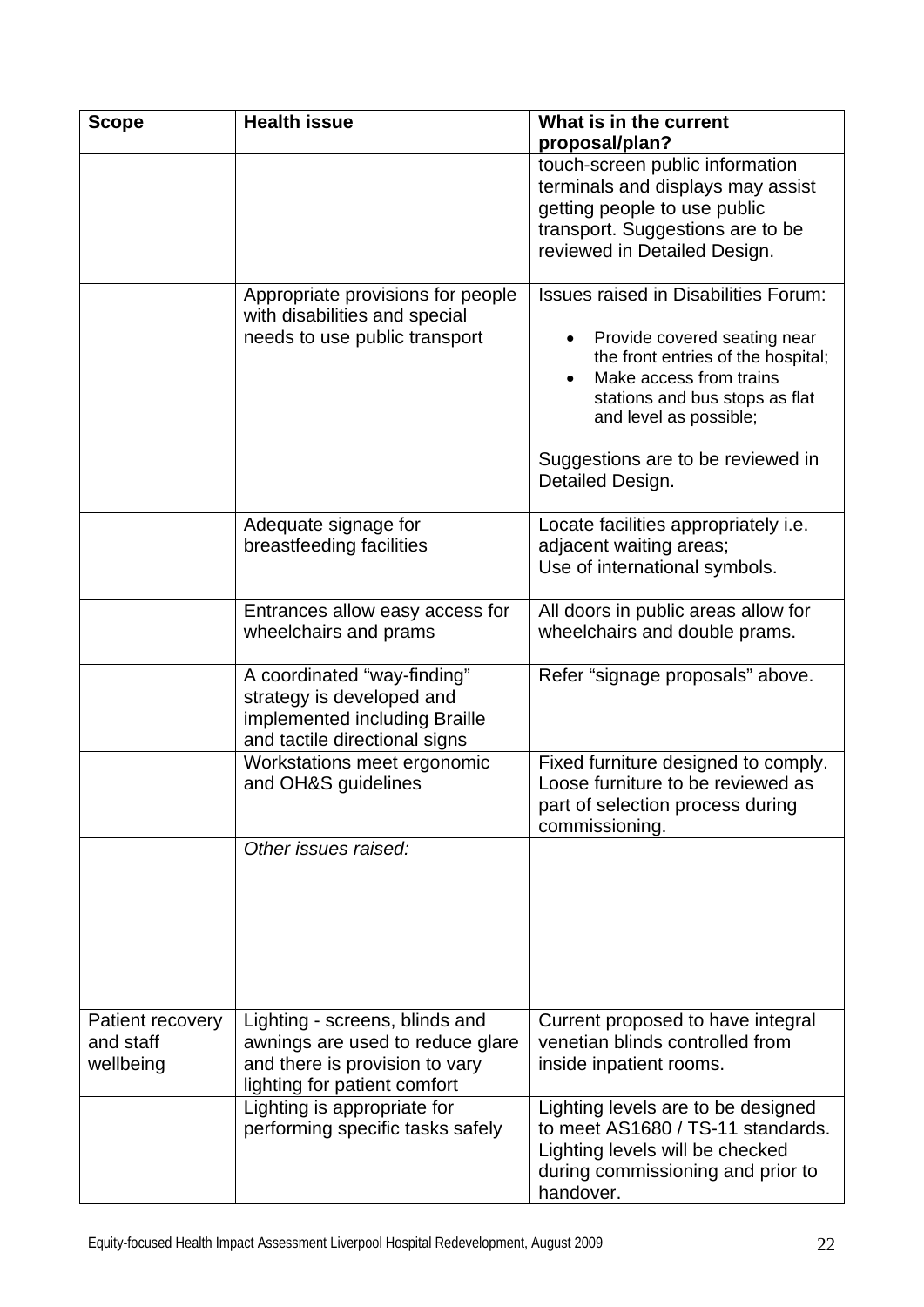| <b>Scope</b> | <b>Health issue</b>                                                                                 | What is in the current<br>proposal/plan?                                                                                                                                                                                                            |
|--------------|-----------------------------------------------------------------------------------------------------|-----------------------------------------------------------------------------------------------------------------------------------------------------------------------------------------------------------------------------------------------------|
|              | Décor - colours are appropriate<br>for the function of areas and<br>décor minimises a clinical feel | Interior décor to be reviewed in<br>detailed design.                                                                                                                                                                                                |
|              | Consultation occurs with specific<br>groups regarding their needs for<br>quiet/spiritual areas      | User Reference Group for Pastoral<br>Care includes multi-denominational<br>input.                                                                                                                                                                   |
|              | Measures to reduce noise for<br>patients - sound-absorbing<br>ceiling tiles;                        | Sound-absorbing ceiling tiles<br>planned for appropriate locations.<br>anti-slamming devices on doors;<br>floor surfaces have sound-<br>dampening features;<br>Solid core doors without vent grilles<br>and door seals in appropriate<br>locations. |
|              | Water features retain a cool<br>temperature and have no<br>stagnation.                              | The reflection pool water feature<br>has been deleted following the<br>recommendations of the HIA report.                                                                                                                                           |
|              | Electrical and data connection<br>points are provided on the<br>corridor side of patient rooms      | To be reviewed. At the moment -<br>power is on both sides with data on<br>the side closest window.                                                                                                                                                  |
|              | Provision for short and longer<br>term family accommodation on<br>site                              | Medi-hotel facilities identified in<br>PDP but not part of phase 1 works                                                                                                                                                                            |
|              | Future needs provided for eg<br>increasing levels of obesity, need<br>for adaptability of rooms     | Bariatric beds include special<br>requirements eg patient lifters, and<br>standardisation of rooms allow for<br>flexibility                                                                                                                         |
|              | Other issues raised:                                                                                |                                                                                                                                                                                                                                                     |

### **Potential health impacts for Commissioning phase (Operational phase, policies and procedures)**

| <b>Scope</b>             | <b>Health issue</b>                                                                                           | What is in the current<br>proposal/plan?                                                                                                                                                                                        |
|--------------------------|---------------------------------------------------------------------------------------------------------------|---------------------------------------------------------------------------------------------------------------------------------------------------------------------------------------------------------------------------------|
| Environmental<br>effects | Building design promotes<br>environmentally sound and<br>sustainable development of<br>health care facilities | The Green Star Guide is being<br>used to guide the development and<br>initiatives include rain water<br>harvesting, CO monitoring in car<br>parks, treatment of glass to reduce<br>thermal loads, energy efficient<br>lighting. |
|                          | Adequate facilities to provide for<br>and promote the use of cycling                                          | Space adjacent to building has<br>been assigned for secure bike                                                                                                                                                                 |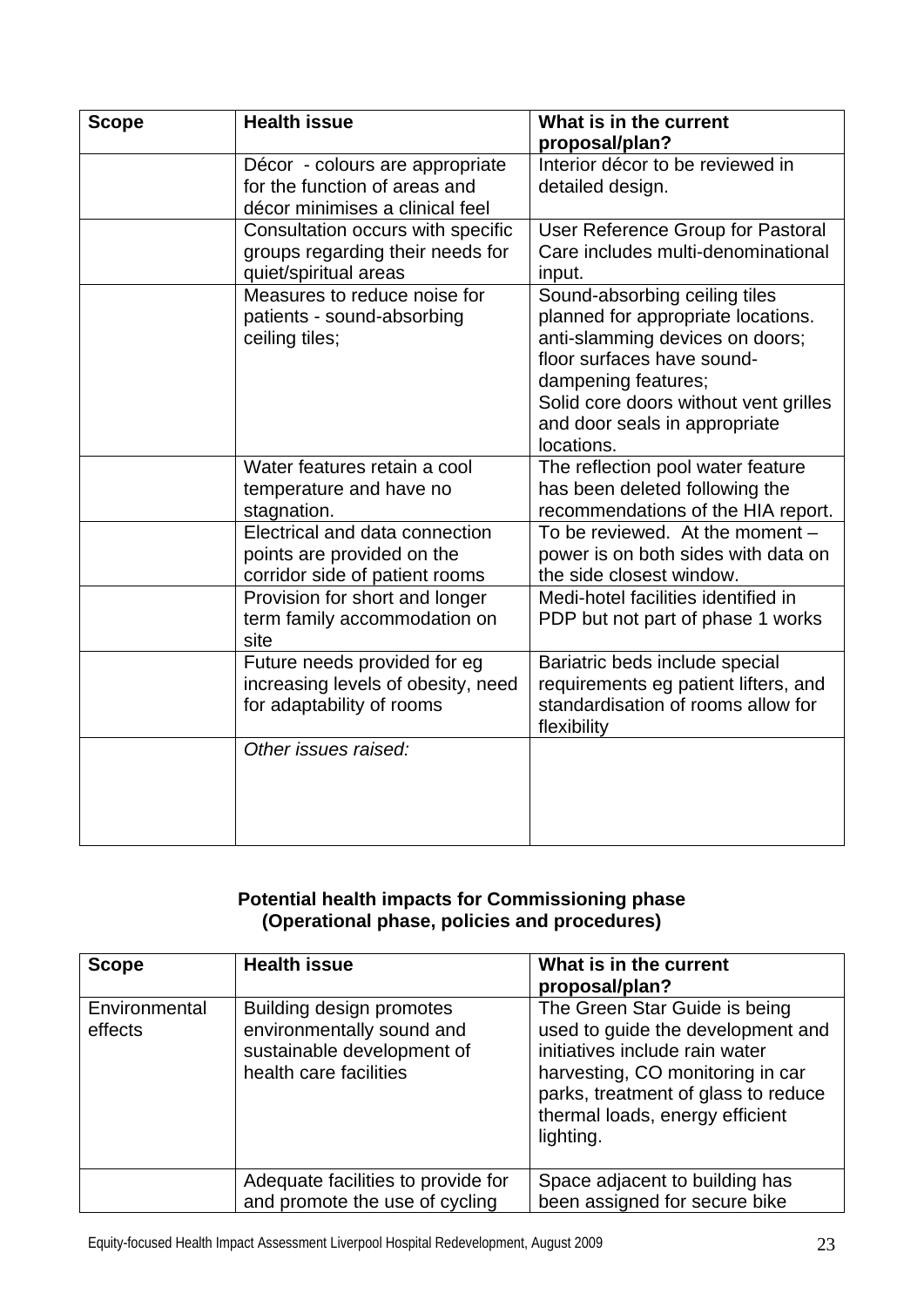| <b>Scope</b>                   | <b>Health issue</b>                                                                                                      | What is in the current<br>proposal/plan?                                                                                                                                                                                                                                                                                                                                           |  |  |  |
|--------------------------------|--------------------------------------------------------------------------------------------------------------------------|------------------------------------------------------------------------------------------------------------------------------------------------------------------------------------------------------------------------------------------------------------------------------------------------------------------------------------------------------------------------------------|--|--|--|
|                                | as transport                                                                                                             | parking and this has access to<br>public lifts and staff showers.<br>Hospital to update policy for use.                                                                                                                                                                                                                                                                            |  |  |  |
|                                | Re-use and cooling of water will<br>not harm patients at risk                                                            | Water cooling towers are designed<br>to comply with relevant regulations.<br>Hospital responsible for regular<br>testing and annual certification.                                                                                                                                                                                                                                 |  |  |  |
|                                | Other issues raised:                                                                                                     |                                                                                                                                                                                                                                                                                                                                                                                    |  |  |  |
| Health<br>promoting<br>effects | Promoting walking and cycling -<br>adequate lighting and safe places<br>for pedestrians and cyclists to<br>cross streets | <b>Hospital to update Transport</b><br>Access Guide (TAG) and provide<br>updated information for safe access<br>and storage of bicycles at the<br>facility.                                                                                                                                                                                                                        |  |  |  |
|                                | Walking routes between places<br>and public transport are clearly<br>identified                                          | <b>Issues raised in Disabilities Forum:</b><br>Lobby State Rail for lifts at<br>Warwick Farm Station and<br>shuttle bus to hospital and<br>other routes;<br>Lobby bus companies to<br>provide wheelchair access for<br>buses;<br>Provide public transport<br>information within the hospital<br>as well as outside of it;<br>Suggestions are to be reviewed in<br>Detailed Design. |  |  |  |
|                                | Bus stops have information,<br>seating and protection from the<br>weather                                                | Proposed that Hospital upgrade it's<br>Transport Access Guide (TAG) and<br>provide these for public in reception<br>areas during Commissioning phase.                                                                                                                                                                                                                              |  |  |  |
|                                | Adequate signage for<br>breastfeeding facilities                                                                         | Locate facilities appropriately i.e.<br>adjacent waiting areas;<br>Use of international symbols.<br>Provision of appropriate chairs /<br>screens and resources within the<br>room.                                                                                                                                                                                                 |  |  |  |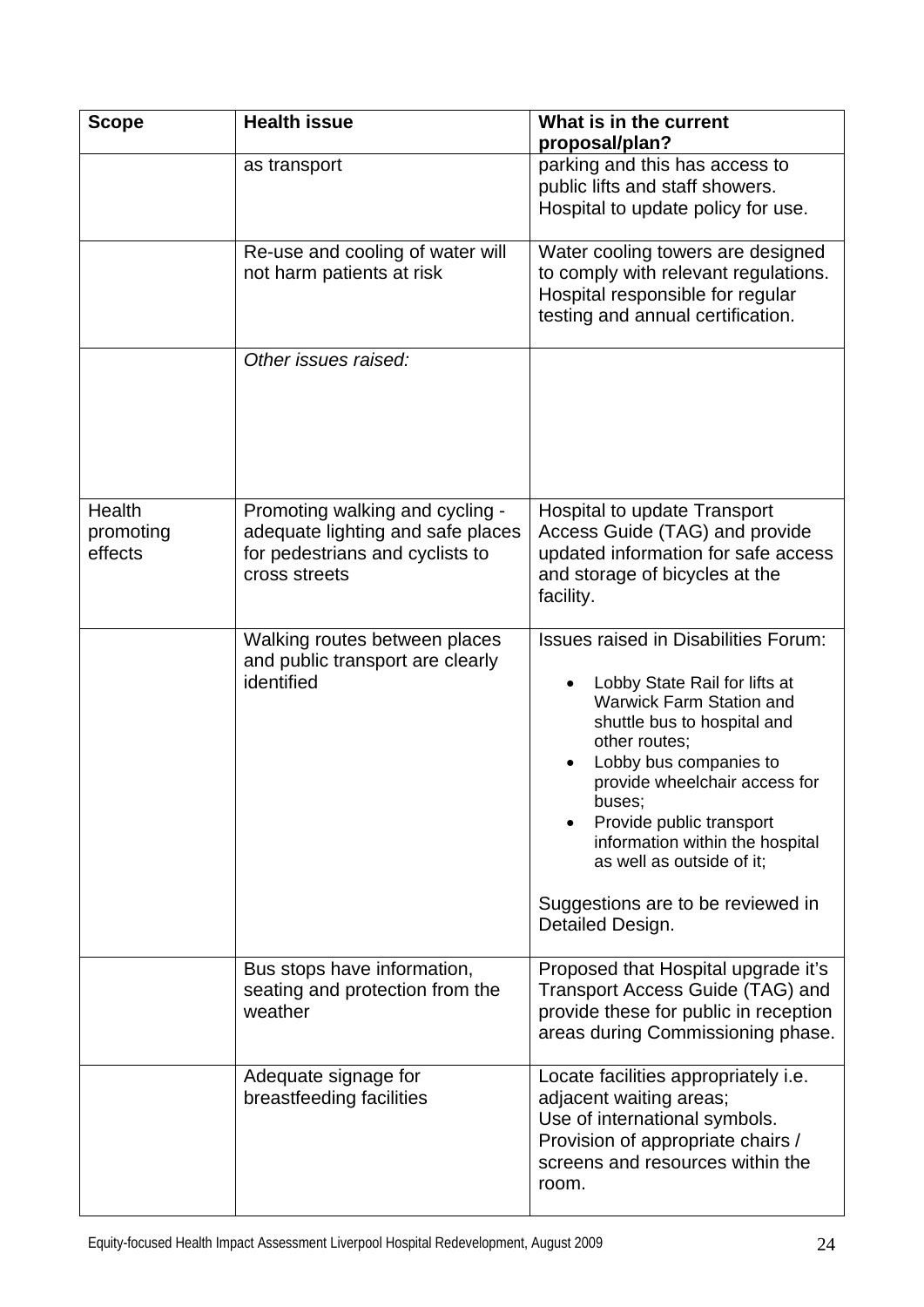| <b>Scope</b>                               | <b>Health issue</b>                                                                                                        | What is in the current                                                                                                                                                                                                                                                                                                                 |  |  |  |
|--------------------------------------------|----------------------------------------------------------------------------------------------------------------------------|----------------------------------------------------------------------------------------------------------------------------------------------------------------------------------------------------------------------------------------------------------------------------------------------------------------------------------------|--|--|--|
|                                            |                                                                                                                            | proposal/plan?                                                                                                                                                                                                                                                                                                                         |  |  |  |
|                                            | Entrances are clearly signed,<br>especially to key areas such as<br><b>Emergency and Outpatients</b>                       | Signage and delineation of areas to<br>be further refined as part of the<br>detailed design phase.                                                                                                                                                                                                                                     |  |  |  |
|                                            |                                                                                                                            | Commissioning aspects include:<br>Clearly define roles/ functions<br>for receptionists;<br>Provision of appropriate hard-<br>copy and electronic promotional<br>and information material;                                                                                                                                              |  |  |  |
|                                            | A coordinated "way-finding"<br>strategy is developed and<br>implemented including Braille<br>and tactile directional signs | Way finding strategy to be<br>developed in detailed design stage.<br><b>Suggestions for Commissioning</b><br>phase include:<br>Training of staff for emergency<br>exits and evacuation<br>procedures;<br>Provision of Hospital Maps at<br>Reception for the public<br>Provision of audible electronic<br>content at information kiosks |  |  |  |
|                                            | Other issues raised:                                                                                                       |                                                                                                                                                                                                                                                                                                                                        |  |  |  |
| Patient recovery<br>and staff<br>wellbeing | Screens/blinds/awnings used to<br>lessen glare where appropriate                                                           | Commissioning phase includes:<br>enacting maintenance regime<br>for curtains and blinds;<br>training patients and staff how<br>to use controls.                                                                                                                                                                                        |  |  |  |
|                                            | Décor has been chose to<br>minimise a clinical feel                                                                        | Guidelines for use of new<br>equipment to minimise damage to<br>walls etc.<br>Maintenance regime to be put in<br>place to keep décor, curtains and<br>finishes clean, hygienic and in good<br>condition.                                                                                                                               |  |  |  |
|                                            | Consultation occurs with specific<br>groups regarding their needs for                                                      | Provide staff / patient information<br>on availability of pastoral services,                                                                                                                                                                                                                                                           |  |  |  |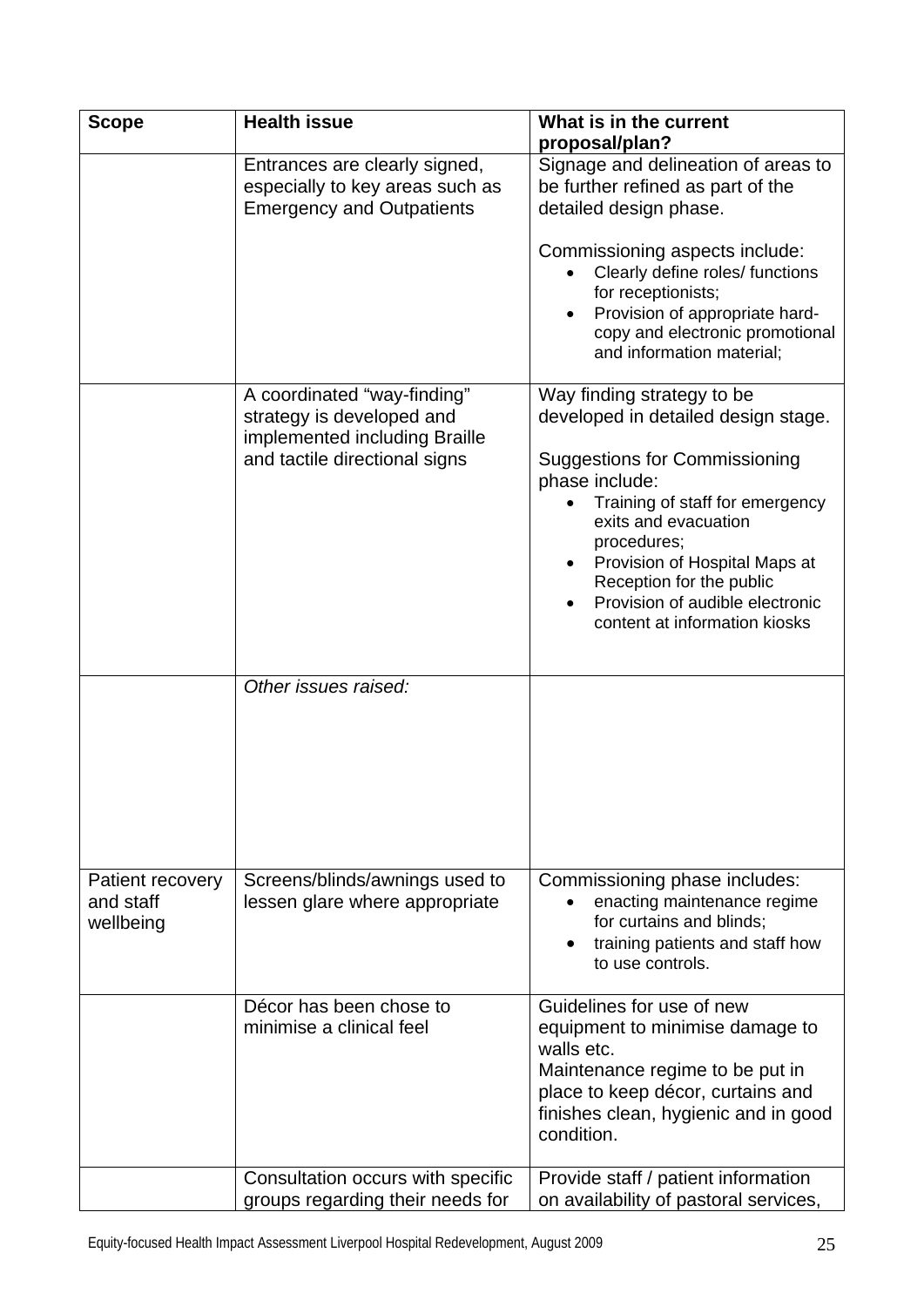| <b>Scope</b> | <b>Health issue</b>                                      | What is in the current<br>proposal/plan?                                        |  |  |  |
|--------------|----------------------------------------------------------|---------------------------------------------------------------------------------|--|--|--|
|              | quiet/spiritual areas                                    | contacts etc.                                                                   |  |  |  |
|              | Provision for family members to<br>stay with the patient | Provision of appropriate furniture<br>(eg. fold-out beds in selected<br>rooms). |  |  |  |
|              | Other issues raised:                                     |                                                                                 |  |  |  |